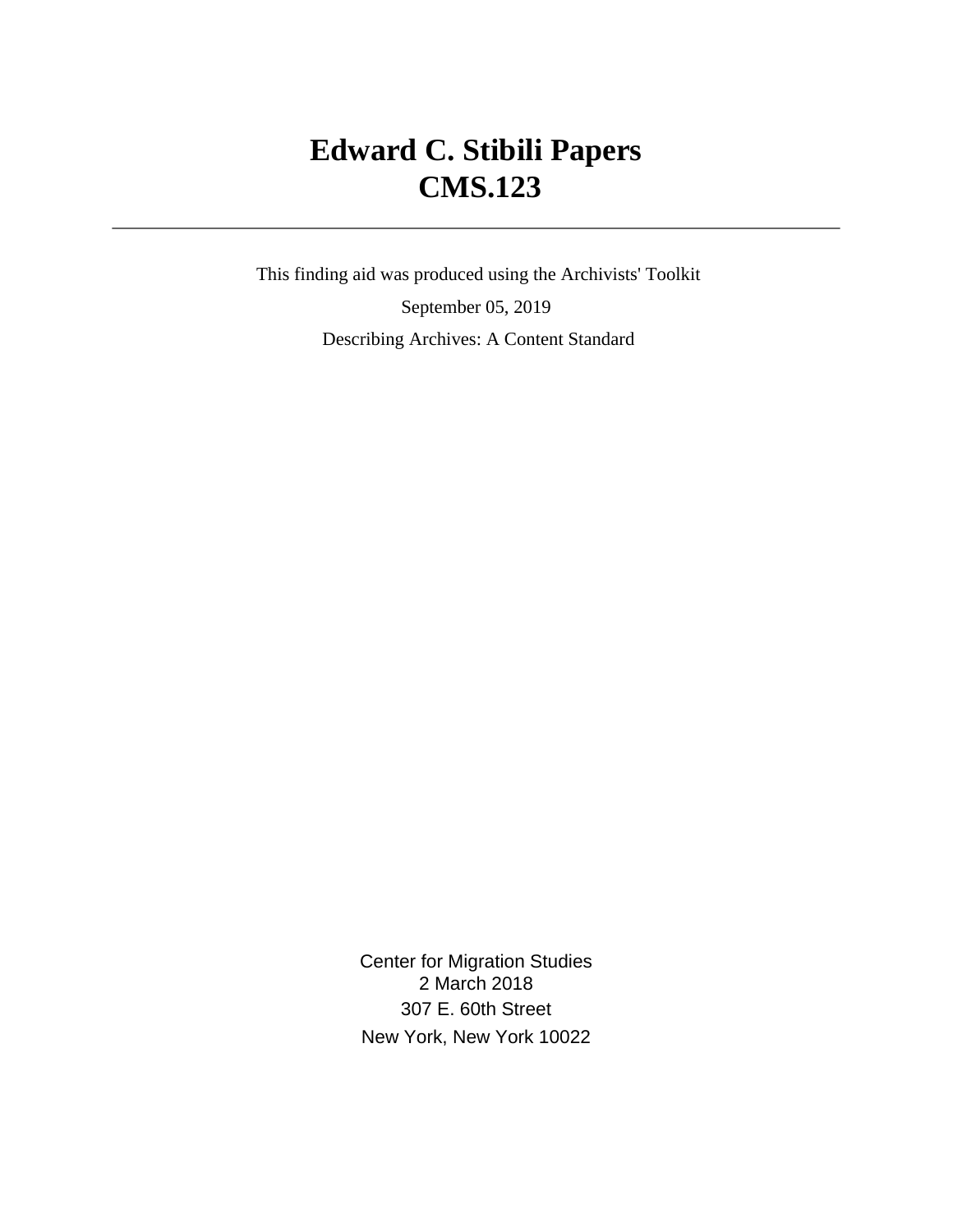# **Table of Contents**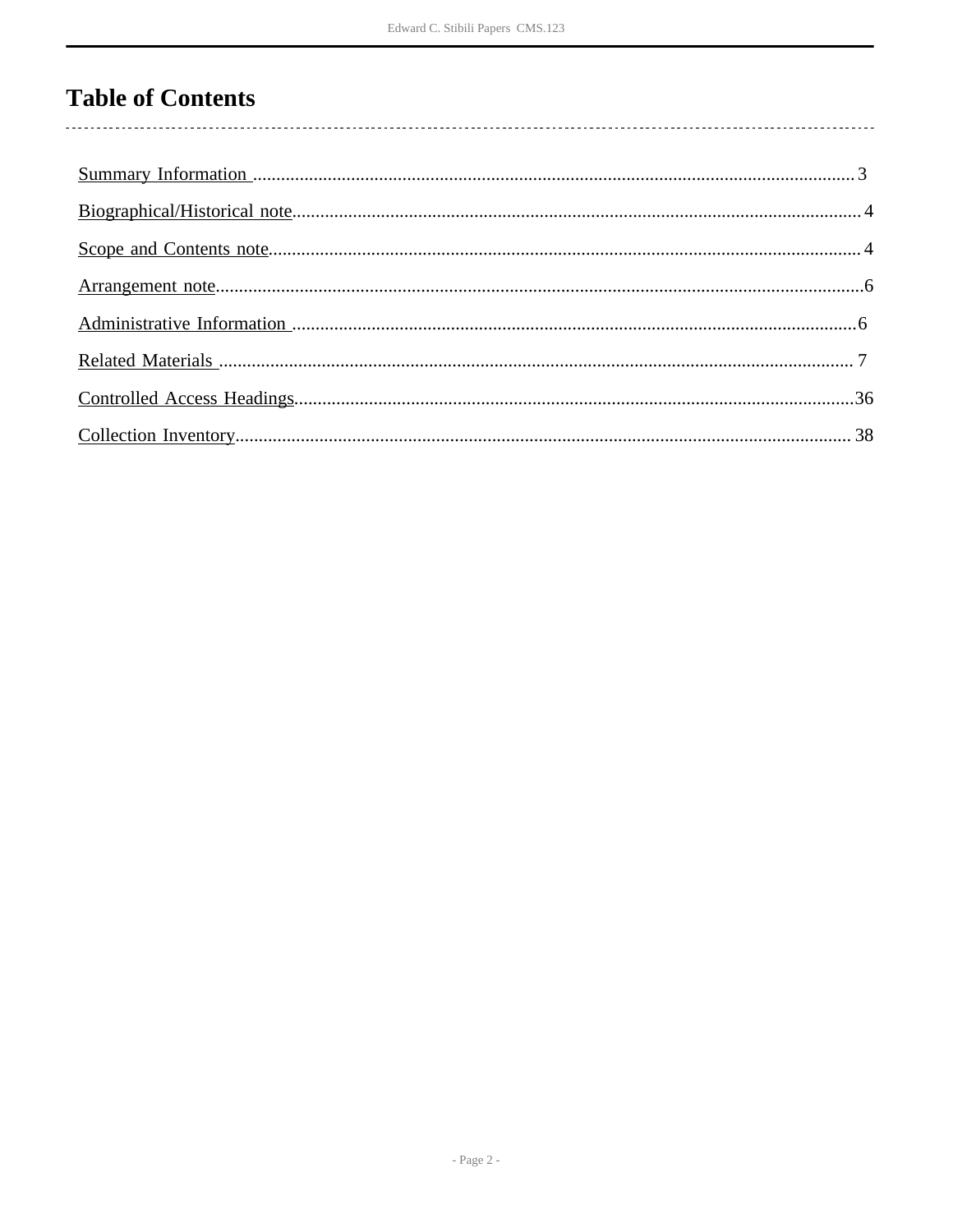# <span id="page-2-0"></span>**Summary Information**

 $\overline{a}$ 

| <b>Repository</b>                                 | <b>Center for Migration Studies</b>                                                                                                                                                                                                                                                                |  |  |  |
|---------------------------------------------------|----------------------------------------------------------------------------------------------------------------------------------------------------------------------------------------------------------------------------------------------------------------------------------------------------|--|--|--|
| <b>Title</b>                                      | Edward C. Stibili Papers                                                                                                                                                                                                                                                                           |  |  |  |
| Date [inclusive]                                  | 1813-2015                                                                                                                                                                                                                                                                                          |  |  |  |
| <b>Extent</b>                                     | 0.5 Linear feet in one half-size document box.                                                                                                                                                                                                                                                     |  |  |  |
| <b>Location note</b>                              | CMS.123 is housed at the Provincial House of the Saint Charles Province<br>of the Society of Saint Charles-Scalabrinians, 27 Carmine Street, New<br>York, New York 10014.                                                                                                                          |  |  |  |
| Language                                          | Italian                                                                                                                                                                                                                                                                                            |  |  |  |
| Language of Materials note CMS.123 is in Italian. |                                                                                                                                                                                                                                                                                                    |  |  |  |
| <b>Abstract</b>                                   | CMS.123 contains the research notes of Edward C. Stibili, Ph.D., author<br>of a monograph on the Saint Raphael Society for the Protection of Italian<br>Immigrants and a biography of Father Pietro Bandini, founder of that<br>society's New York branch and also founder of Tontitown, Arkansas. |  |  |  |
| <b>Preferred Citation note</b>                    |                                                                                                                                                                                                                                                                                                    |  |  |  |

Center for Migration Studies of New York; Edward C. Stibili Papers (CMS.123); Box 1; Folder.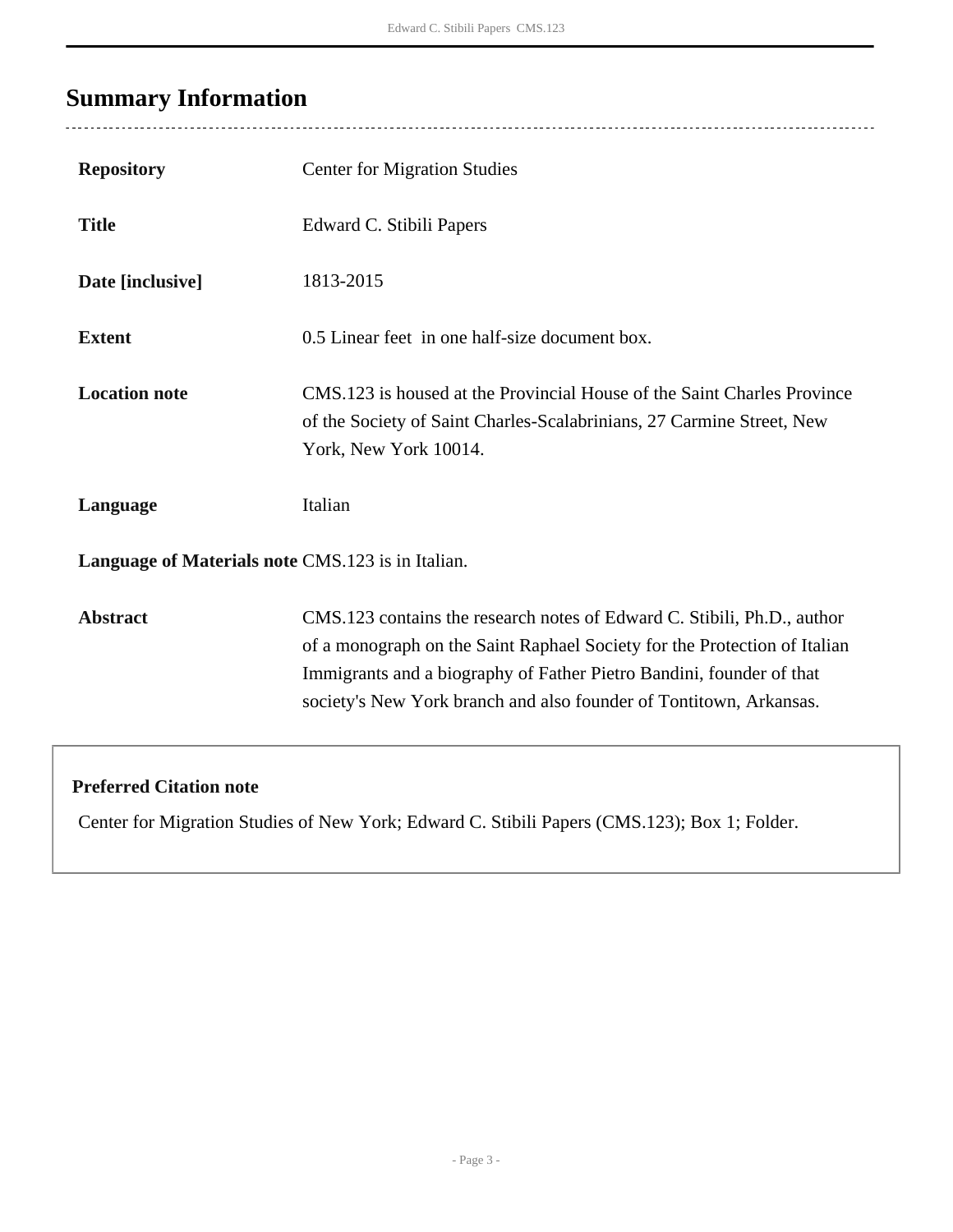# <span id="page-3-0"></span>**Biographical/Historical note**

Edward Claude Stibili received his bachelor's degree from Saint Norbert College, De Pere, Wisconsin in 1962, his M.A. from the University of Chicago in 1967, and his Ph.D. in history from the University of Notre Dame in 1977, the latter partly on the strength of his dissertation on the Saint Raphael Society for the Protection of Italian Immigrants. His early career was in teaching and academic administration. In 1994 he was appointed academic dean and later joined the faculty of Calumet College of Saint Joseph in Hammond, Indiana, and retired from there with the rank of *emeritus*, whereupon he turned his attention to research, writing, and publishing the work he had long planned. Besides the books mentioned in the General Note, he is the author of and numerous reviews and articles in scholarly journals and in edited works.

# <span id="page-3-1"></span>**Scope and Contents note**

CMS.123 represents the scholarly life of Edward C. Stibili, and his commitment to preserving two particular histories. Both of those histories had a common origin, in the work of Bishop Giovanni Battista Scalabrini, who became interested in the immigrants leaving nineteenth-century Italy. In 1887, Bishop Scalabrini founded the Society of Saint Charles, a congregation of male religious. Bishop Scalabrini included in his new order's work the care of migrants in transit, which led to participation in the Saint Raphael movement, founded in 1871 in Hamburg, Germany, by a Catholic layman, Peter Paul Cahensly. Cahensly supported immigrant aid stations in port cities to assist migrants and to protect them from exploitation. Working with a prominent layman in his diocese, Giovanni Battista Volpe-Landi, Scalabrini organized an Italian Saint Raphael Society. In 1891, Scalabrini sent Father Pietro Bandini to establish the Italian Saint Raphael's New York City branch.

The Archdiocese of New York supported the Saint Raphael Society with the purchase of a building at 113 Waverly Place, but immigrant aid societies posed problems of ongoing funding that institutions serving more settled populations did not. Also, at the time members of Bishop Scalabrini's order of clergy took only temporary vows. Father Bandini fulfilled his obligation, and, as there was no one with his skill set to replace him, the Italian Saint Raphael effort in New York languished and the Waverly Place house was sold.

In 1901 Bishop Scalabrini visited his missionaries working in the United States and took steps to revive the Saint Raphael Society by assigning Father Giacomo Gambera to the work. Father Gambera worked with the Archdiocese of New York, the archbishop's "Italian Secretary," Monsignor Gherardo Ferrante, and the Sisters of Charity Pallottine to open a new hospice at 8-10 Charlton Street. In 1905 Gambera became pastor of Santa Maria Addolorata in Chicago, and Gaspare Moretto became director of the Saint Raphael Society.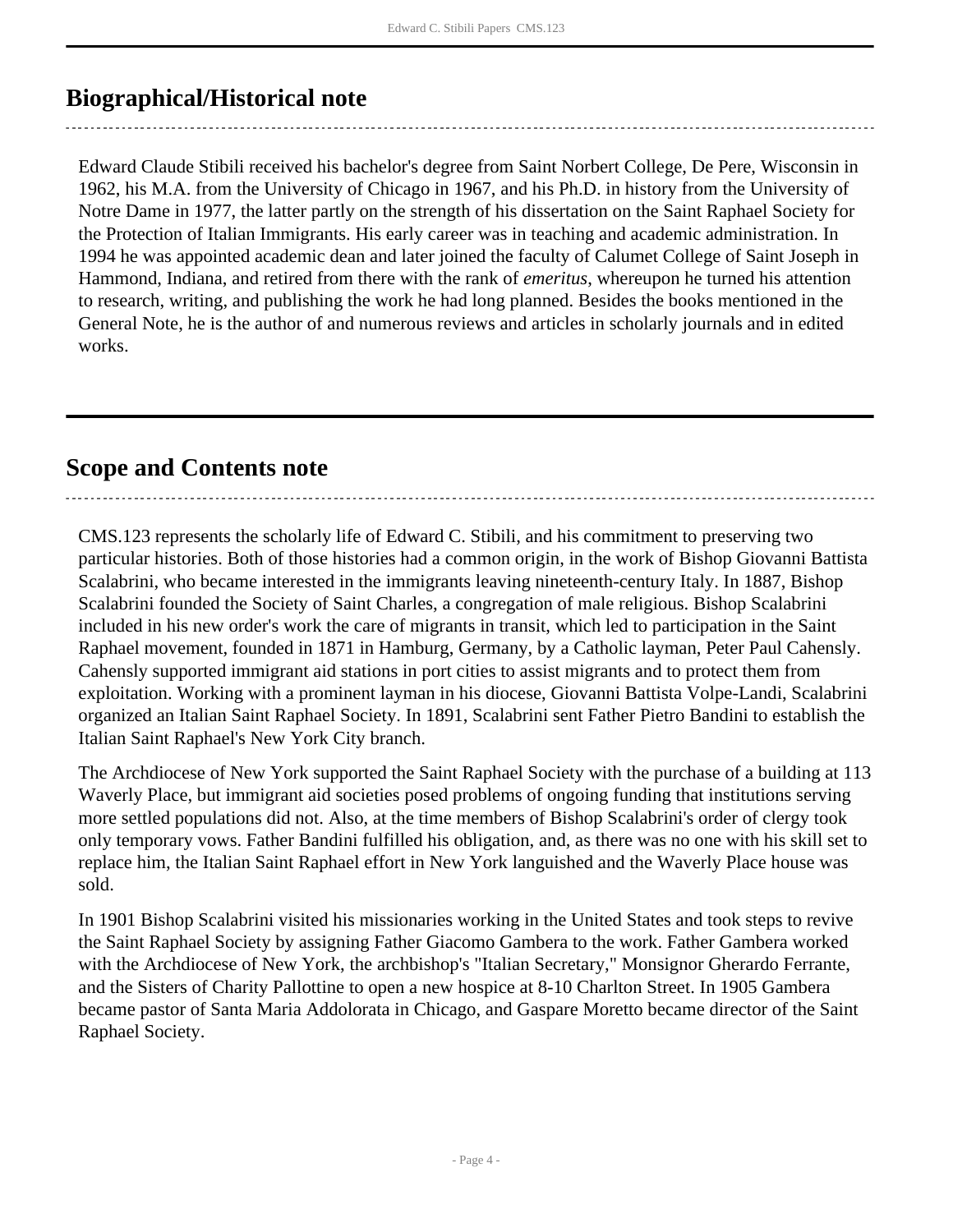The New York branch of the Saint Raphael Society closed in 1923. During the 1920s US law cut Italian migration by 95%, from about 100,000 per year to about 5,000, and requiured prospective immigrants to undergo preliminary screening and secure visas at US consulates, thus reducing the need for service in New York Harbor. Under Mussolini Italian law restricted Italian out-migration, and apparently switched preferences in immigrant aid, working not with the Scalabrini Fathers but with an agency called Italica Gens. American Catholicism reorganized at the diocesan and national levels, and the National Catholic Welfare Conference Bureau of Immigration New York Port Office replaced myriad ethnic immigrant aid agencies.

Research into the Saint Raphael Society introduced Stibili to Father Pietro Bandini. Bandini was born in Forli, Emilia-Romagna, Italy, March 31, 1852, the youngest of nine children of Marco Bandini from his marriages to Marianna Artusi and Matilde Bruni. He entered the seminary at Bertinaro at age twelve in 1864, as this was the usual path to a liberal arts education in his area at the time. Members of the Society of Jesus staffed the seminary, one of his older brothers had entered the Jesuits, and young Pietro also gravitated toward a vocation with them. In 1869 he entered the Jesuit novitiate at Monaco. Ordained a priest September 30, 1877, he left for the mission field September 19, 1882. He served successively at Saint Ignatius, Saint Francis Xavier, and Saint Joseph Labre Missions in Montana, where he ministered on Indian reservations. He took his final vows February 2, 1889, but a month later was called to Italy and later asked to leave the Jesuits. Bandini may have posed a financial risk to the Jesuit missions. He developed grand plans for his ministry, soliciting funds from Katherine Drexel, who later founded the Sisters of the Blessed Sacrament to ministered to African Americans and to Indians, and also from the BUreau of Catholic indian Missions.

In 1891 Bandini joined Bishop Scalabrini's new congregation, and, as mentioned, fulfilled a five-year commitment that included founding the New York branch of the Italian Saint Raphael Society. In 1896, he took a new position, as chaplain to a group of Italians who had been recruited from their homes in rural areas to work as sharecroppers at an eastern Arkansas cotton plantation called Sunnyside owned by New York railroad magnate Austin Corbin. Corbin had invested in the planation as an experiment; an alternative to African American labor and an opportunity to help laborers work toward ownership of a share of the plantation. Problems soon developed among people never trained to grow cotton living in an unfamiliar climate near the malarial Mississippi River. But the final blow was Corbin's death in a carriage accident June 4, 1896. Corbin's heirs were not interested in continuing his experiment.

Bandini then embarked on his last and most famous ministry. He located land in Arkansas' Ozark mountains and transported his Italian congregation there by rail. He led his congregation in the founding of Tontitown, and developing it into a village of small home- and landowners engaged in farming "table" fruits, pretty enough to display in a fruit bowl at a home, restaurant, or hotel. Bandini served as the pastor of Tontitown's Saint Joseph parish, and as the town's first mayor. He was also its chief lobbyist, working to get a railroad line through the town and to expand the market for its produce. Bandini suffered a stroke in his rectory December 9, 1916. He was brought to the hospital in the nearby city of Fayetteville and, when his condition worsened, to Saint Vincent's Infirmary in Little Rock. He died there January 2, 1917. He was survived by Tito Bandini, a nephew who had followed him into the priesthood and into the American missions, and by Tontitown.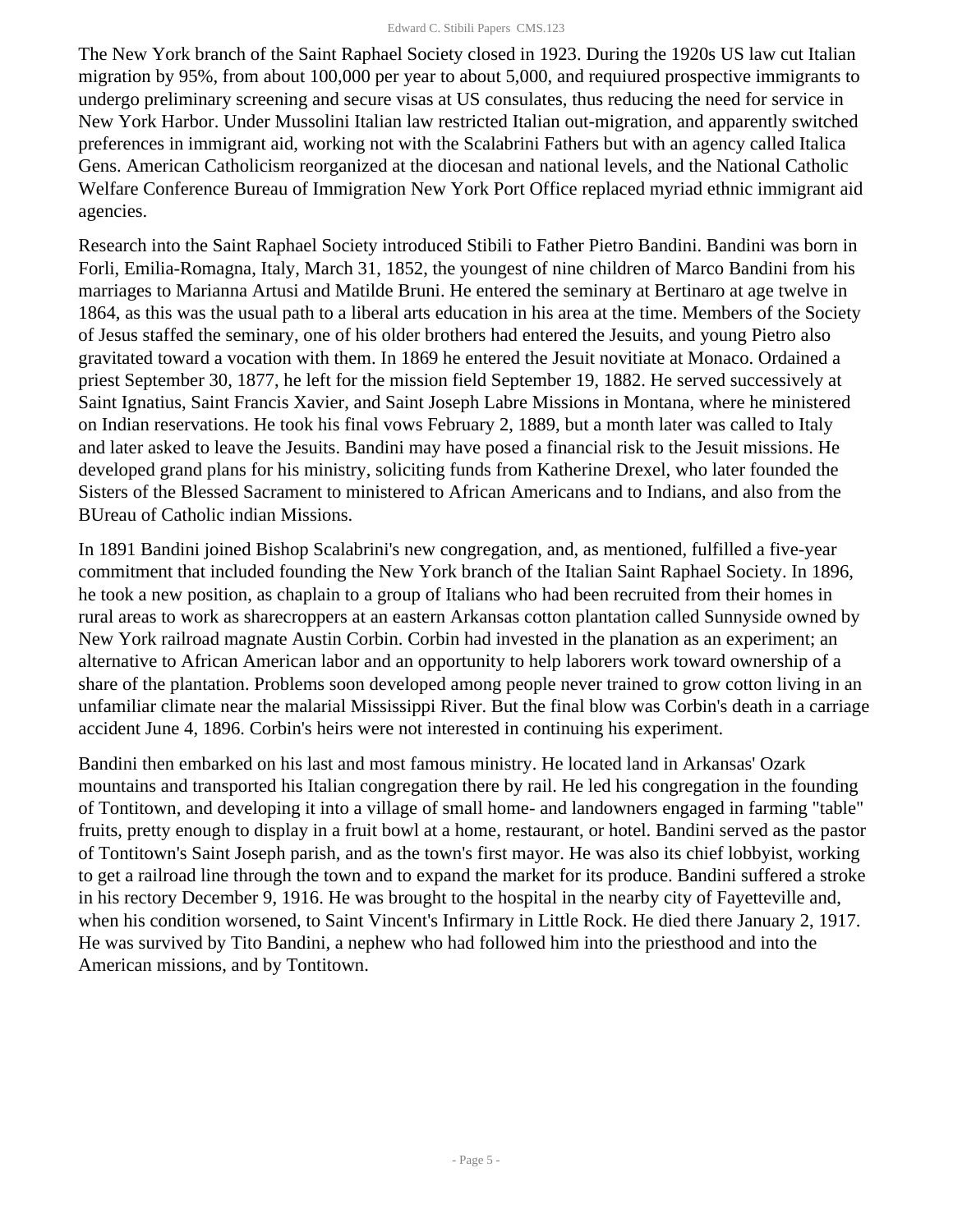Upon publication of his research, Dr. Stibili turned his attention to preserving his notes for future scholars. In 2017, he deposited with the Center for Migration Studies three bankers' boxes of photocopies. The handling of these materials is described in the Processing Information Note.

# <span id="page-5-0"></span>**Arrangement note**

CMS.123 is organized into five subject folders.

# <span id="page-5-1"></span>**Administrative Information**

# **Publication Information**

Center for Migration Studies 2 March 2018

# **Conditions Governing Access note**

Open to researchers by appointment.

# **Conditions Governing Use note**

The Center for Migration Studies may not own the copyright to materials in CMS.123. It is incumbent upon researchers to secure permission from copyright holders before publication.

# **Immediate Source of Acquisition note**

CMS.123 is the gift of Edward C. Stibili. A deed of gift is on file in the collection.

# **Processing Information note**

In 2017 the Center for Migration Studies received from Edward C. Stibili three boxes of research material that he had collected between the 1970s and the 2000s. Workers at the Center for Migration Studies sorted the material. The bulk of the material consisted of photocopies of material from archives, including the Center for Migration Studies, and photocopies of publications. CMS volunteers Frances Fynan, Rachel Morten, and Mary T. Sanders compiled a bibliography of Dr. Stibili's holdings, but processed only photocopies that would be difficult to replicate, items that came from Father Bandini's hometown government offices and from his educational institutions. Mary Brown prepared the finding aid referencing "Describing Archives: A Content Standard."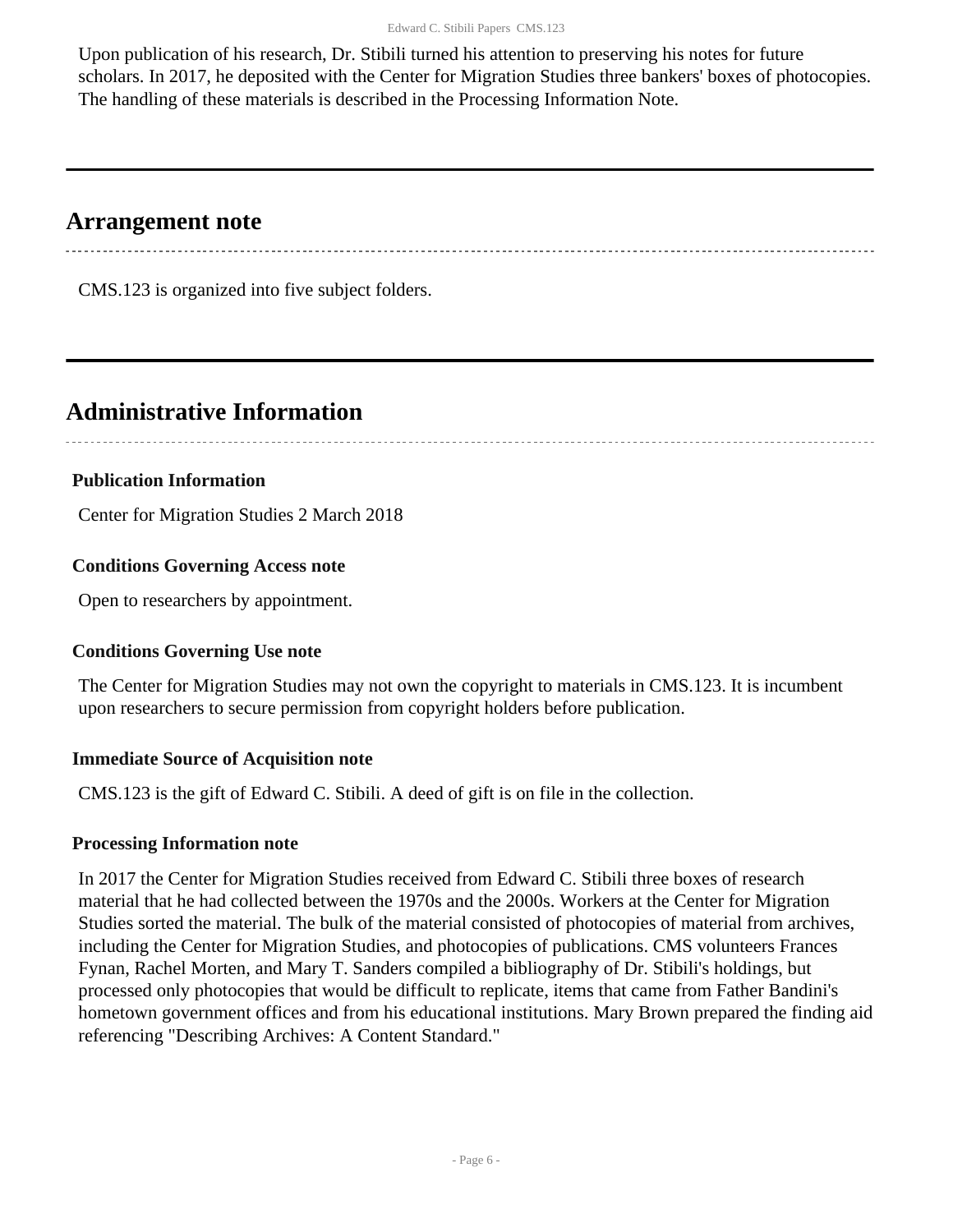#### **Existence and Location of Originals note**

CMS.123 consists of photocopies of records held by the commune of Forli in Emilia-Romagna, Italy, and by the Turin Province of the Society of Jesus.

# <span id="page-6-0"></span>**Related Materials**

#### **Related Archival Materials note**

#### *PRIMARY-SOURCE PERIODICALS*

#### *America*

Coakley, Thomas F. "Is Peter's Bark Leaking?" vol. 11, May 16, 1994, 102-104.

Hillenbrand, M. J. "Has the Immigrant Kept the Faith?" vol. 54, November 23, 1935), 153-155.

Lagnese, Joseph G. "The Italian Catholic," vol. 44, February 21, 1931, 475-476.

Lynch, D. "The Religious Conditions of Italians in New York," vol. 10, March 21, 1914, 558-559.

Weare, Eugene. "Our Immigration Problem," vol. 29, May 5, 1923, 55-56.

Zema, Gabriel A. "The Italian Immigrant Problem," vol. 55, May 16, 1936, 129-130.

#### *American Catholic Quarterly Review*

Van Rensselaer, Henry "Sketch of the Catholic Church in Montana," vol. 12, July 1887, 492-507.

#### *American Ecclesiastical Review*

"Leo XIII and the Italian Catholics in the United States," vol. 1, February 1889, 41-45.

Fidelis. "Nationalism and Catholicity of the Clergy in the United States," vol. 70, 1924, 295-298.

S. Congregatione Concilii. "Epistola Circularis ad Episcopos Italos et Americanos Relate ad Sacerdotes Italos, qui ad Americanas Regiones Emigrant," vol. 18, 1898, 193-195.

Zarrilli, J. "A Suggestion for the Solution of the Italian Problem," vol. 70, 1924, 70-77.

\_\_\_\_\_\_\_. "Some More Light on the Italian Problem," vol. 79, 1928, 256-268.

Zazzara, Jerome N. "Pastoral Care of Italian Emigrants," vol. 64, March 1921, 279-284.

#### *Arena, The*

Bushee, Frederick A. "Italian Immigrants in Boston," 17, April 1897, 722-734. The Arena.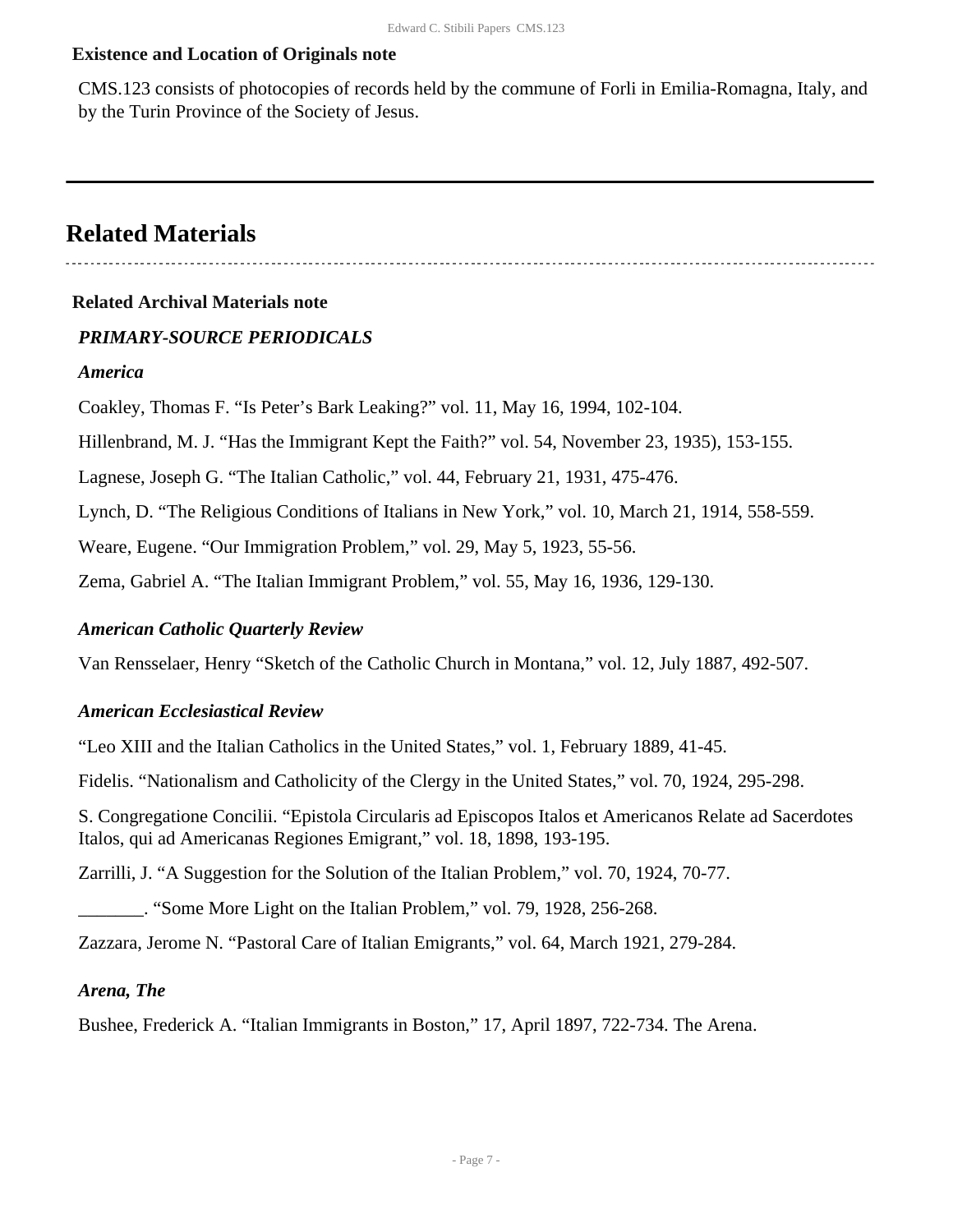#### *Atlantic Monthly*

Shaler, Nathanial S. "European Peasants as Immigrants," vol. 71, May 1893, 646-644.

#### *Ave Maria*

"Strayeed Sheep and the Unshepherded Lambs," vol. 6, July 14, 1917, 53.

#### *Bollettino Dell'Emigrazione*

La 'Italian Welfare League," 1926, 29-30.

#### *Boston Daily Globe*

"Aiding Italians," January 9. 1903, 8.

"Boston Popular with Immigrants," February, 10 1903, 8.

"Defense of Rev Mr. Conte," March 21, 1903, 7.

"Italian Banker Missing," January 14, 1903, 9.

"Excited Crowds," July 18, 1894, 8.

"Men Would Not Wait," July 18, 1894, 8.

"North End District," February 21, 1903, 2.

"To Home Government," March 2, 1903, 4.

"To Work Among Italians," January 22, 1903, 8.

#### *Boston Evening Transcript*

"Aground in Harbor," March 18, 1902, 3.

"Aids Italian Immigrants," March 6, 1902, 11.

"An Immigrant's Story," August 28, 1888, 1.

"An Italian Colony," March 3, 1902, 6.

"Another Rascally Italian Missing," September 19, 1894, 1.

"Back from Mediterranean," December 27, 1901, 2.

"Bishop Scalabrini in the City," September 6, 1901, 5.

"Cretic Sails with 1310," November 12, 1920, 4.

Curtis, F. "The Traffic with Italy," November 27, 1901, 8.

"Fear the Italian Padrones," June 25, 1894, 3.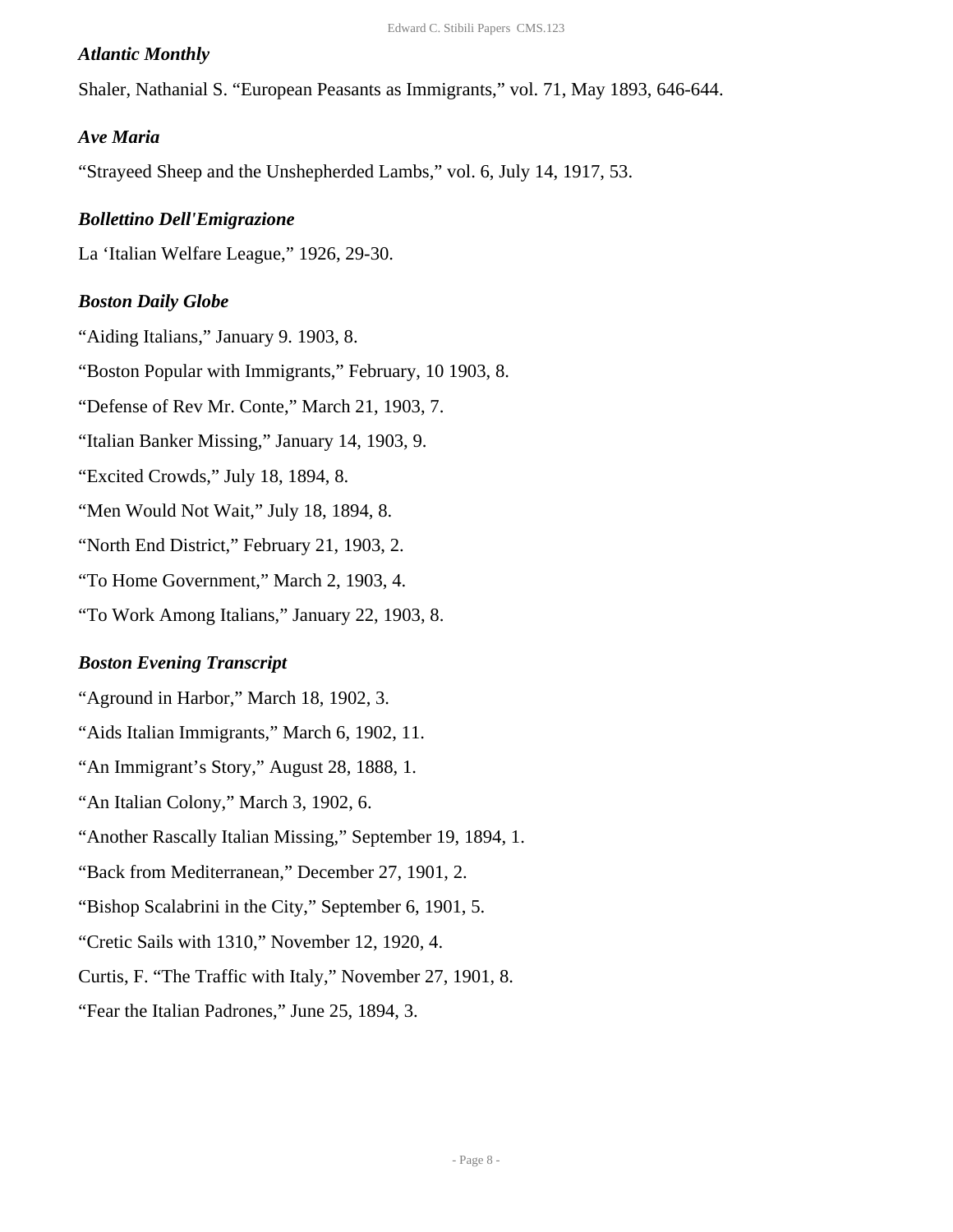"For Italians' Protection," March 15, 1902, 20.

"Good Citizenship: Letter to the Editor," June 2, 1894, 15.

"Great Crowds of Aliens," March 29, 1902, 10.

"Immigrants for New York," February 7, 1902, 2.

"Italian Bishop Leaves Boston," September 12, 1901, 7.

"Padrones and Banks Denounced," June 1, 1894, 3.

"Restricting Immigration," January 21, 1889, 2.

"Ten Thousand Aliens," May 15, 1903, 3.

"The Immigration Commission," August 27, 1888, 5.

"The Immigration Investigation," August 29, 1888, 29.

"To Aid Immigrants," December 15, 1904, 9.

"To Protect the Rights of Italians," June 22, 1894, 3.

"Will do Away with the Padrone System," June 5, 1894, 10.

Bergengren, Ralph. "Our New Italians," March 15, 1902, 20.

Coburn, Frederick W. "Boston's Greater 'Little Italy' May 16, 1903, 21.

#### *Boston Globe, The*

"In the Bishop's Honor," September 12, 1901, 4.

"Marks a New Era," November 27, 1901, 11.

"Warm Italian Welcome," September 6, 1901, 5.

#### *Boston Herald*

"Italy Sends \$1000 to Aid Immigrants," November 15, 1902, 3.

"Salute to Tosti, Italian Consul is Welcomed," August 3, 1905, 7.

#### *The Boston Post*

"All On Deck," July 18, 1894, 5.

"Call Conte and Wife Thieves," March 19, 1903, 5.

"Farewell to Mr. Conte," May 1, 1903, 6.

"Immigrants from Italy," February 24, 1903, 9.

"Indorses Mr. Conte," March 27, 1903, 5.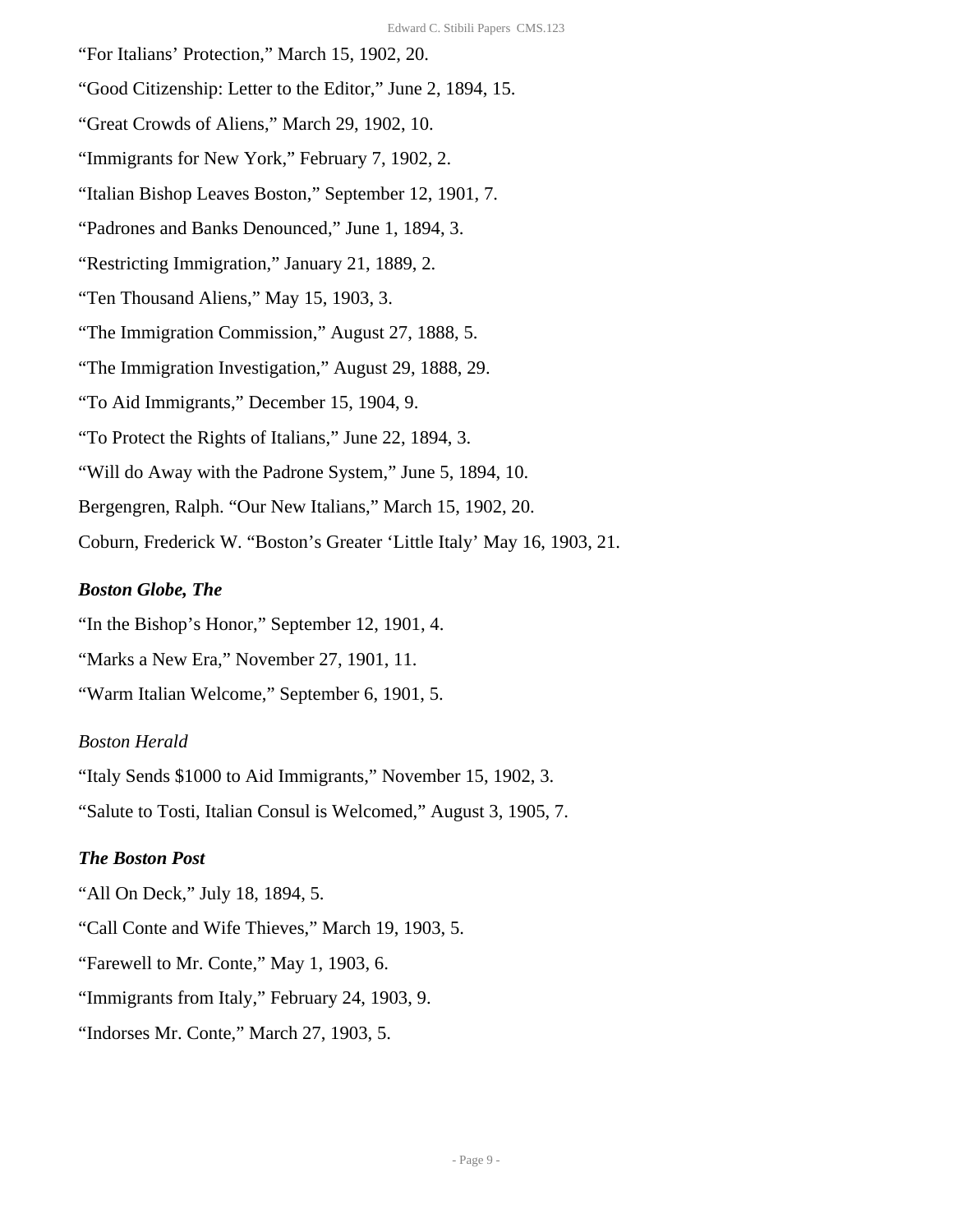"Italian Bishop Said Farewell," September 12, 1901, 8.

"Italian Societies Unite Against Conte," February 21, 1903, 12.

"Mr. and Mrs. Conte Upheld," March 21, 1903, 7.

"Rev. Mr. Conte Makes Reply," March 27, 1903, 5.

#### *Boston Sunday Globe, The*

"Most Mature," January 18, 1903, 13.

"On Larceny Charge," February 8, 1903, 5.

# *Bulletin of the Department of Labor*

Meade, Emily Fogg. "The Italian on the Land: A Study in Immigration," vol. 70, May 1907, 473-533.

# *Il Carroccio*

"Gli Italiani Negli Stati Uniti," vol. 9, Gennaio 1919, 92-98; vol. 14, Luglio 1921, 97-110; vol. 17, Febbraio 1923, 268-273; vol. 18, Giugno 1921, 677-690.

"La Casa per gl'Italiane di New York," vol. 6, Agosto 1917, 171-172.

"La Guida del Clero Italiano di New York," vol. 2, Dicembre, 1915, 76-77.

Bandini, Albert R. "Il Grande Veglio Delle Montagne Rocciose," vol. 28 Ottobre, 1928, 299-300.

De Biasi, Agostino. "Il Sacerdote dell'Italianita Roberto Biasotti," vol. 24 Luglio, 1926, 66-67.

De Biasi, Mario. "La Casa degli Italiani," vol. 11, Aprile 1920, 428-424.

Kelly, William R. "The Cardinal of Charities," vol. 19, Aprile 1924, 445-449.

# *Catholic Citizen, The*

"Immigration," January 21, 1911, 1.

"Fallen-Away Catholics," March 24, 1923, 4.

"Lascia che l'Italia si Svegi," September 30, 1899, 4.

"Let Italy Awaken!" September 30, 1899, 4.

"Our Biggest Catholic Question," November 8, 1913, 8.

Loughram, J.J. "Save the Immigrant!" February 4, 1911, 1.

# *The Catholic Mind*

Siedenburg, Frederick. "The Immigration Problem," vol. 8, September 8, 1915. 484-500.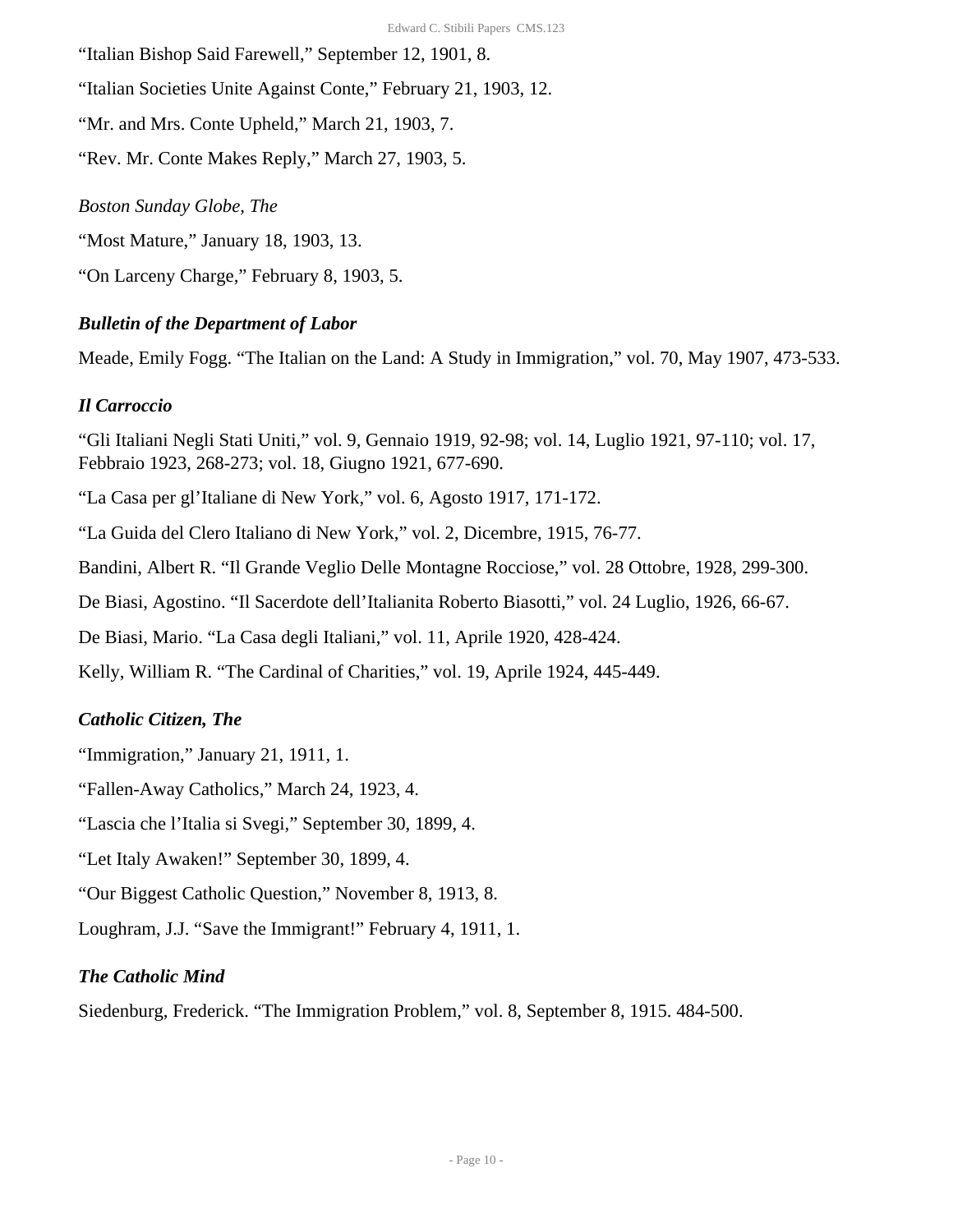#### *The Catholic News*

"Bishop for Italian Immigrants," January 8, 1921, 6.

"Bishop Scalabrini Here. He Learns Much About Work Among Italians in New York," August 10, 1901, 20.

"Bishop Scalabrini's Visit. He Comes to This Country to Study Missions Among Italians," August 3, 1901, 3.

"Blessing Chapel and House," September 25, 1892, 5.

"Concert in aid of an Italian Home," November 20, 1892, 5.

"Council of Catholic Women Formed," December 22 1923, 2.

"Father Demo's Jubilee Day," November 19, 1921, 1.

"Follow-Up Among the Immigrants," December 22, 1923, 18.

"Home For Italian Immigrants," October 29, 1904, 2.

"In Honor of Bishop Scalabrini. A Reception to Be Given at the Catholic Club Friday Evening," October 12, 1901, 1.

"Italians Worship in It Now," May 14, 1898, 4.

"Joy Over Father Zaboglio's Recovery," August 22, 1897, 1.

"Made Head of His Order," March 6, 1920, 1.

"Mgr. Satolli Visits New York. He Officiates at Old St. Patrick's and at a Church for Italians," May 5, 1895, 7.

"Monsignor Ferrante Dead," May 14, 1921, 1, 19.

"Monsignor Scalabrini in Rome. The Bishop Tells the Pope About the Italians of the United States," December 21, 1901, 5.

"Priests Among the Italians, The Great Work the Piacenza Missionaries are Doing in New York," April 12, 1891, 1.

"Protect Immigrant Girls," January 10, 1892, 8.

"The Catholic Charities Diocesan Survey Completed," February 28, 1920, 3, 15.

Editorial. "Bishop Scalabrini," February 15, 1891, 4.

Editorial. "Catholic Increase by Immigration," March 8, 1891, 4.

Editorial. "Do We Neglect Our Immigrants?" June 7, 1891, 4.

Editorial. "Italian Religion," September 27 1891, 4.

Editorial. "Priests for our Italians," September 9, 1899, 4.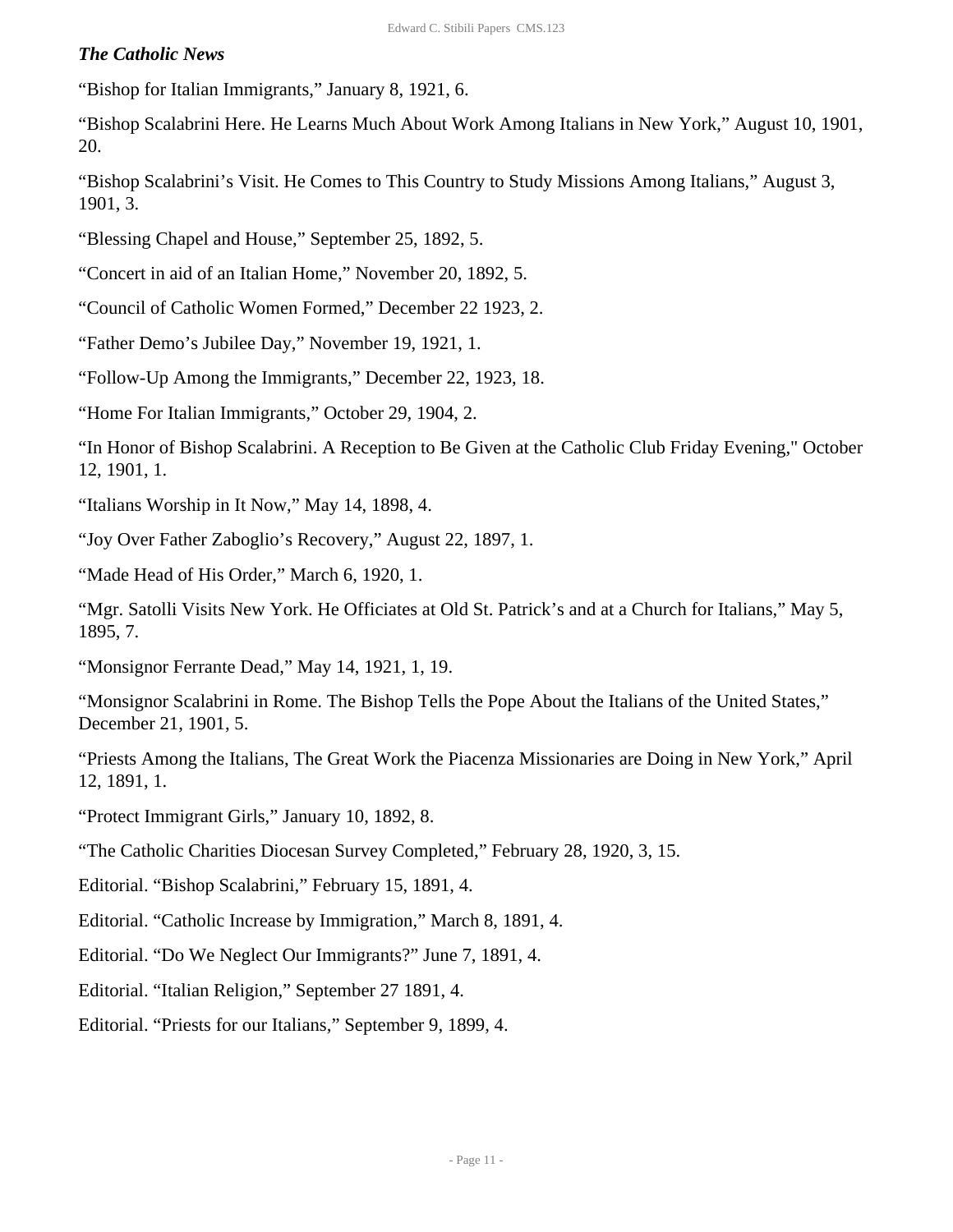#### *The Catholic World*

"Catholics and Immigration," vol. 116, January, 1923, 548-549.

"The Indian Problem and the Catholic Church," February, 1889.

Brann, Henry A. "Mr. Cahensly and the Church in the United States," vol. 54, January 1982, 568-581.

Franklin, Laurence. "The Italian in America: What he has been, What he shall be," vol. 71, April 1900, 67-80.

Hayes, Patrick J. "The Unification of Catholic Charities," vol. 117, May 1923, 145-153.

Lynch, Bernard J. "The Italians in New York," vol. 48, 1888, 67-73.

Riordan, John Jos. "The Priest at Castle Garden," vol. 42, January 1886, 563-570.

Sweeney, Helen M. "Handling the Immigrant," vol. 58, July 1896, 497-508.

### *Century Magazine, The*

Smalley, Eugene V. "The Kalispel Country," vol. 29, January 1885, 447-455.

### *Charities*

"An Ambassador in Philanthropy," vol. 13, October 1, 1904, 3.

"Italian Immigrants," vol. 6, February 16, 1901, 127-128.

"Protection of Italian Immigrants," May 4, 1901, 363.

"Protection of Italian Immigrants," March 8, 1902, 247-248.

"The Immigration Shyster," vol. 14, September 30, 1905, 1107-08.

"The Italian Benevolent Society," vol. 7, September 14, 1901, 231.

"The Protection of Italian Immigrants," vol. 8, May 10, 1902, 435.

"The Rev. Gaetano Conte," vol. 6, February 2, 1901, 83.

"The Society for the Protection of Italian Immigrants," vol. 8, January 25, 1902, 87.

"The Society for the Protection of Italian Immigrants," vol. 9, August 23, 1902, 177-178.

"Two Attorneys Barred from Ellis Island," December 24, 1904, 30-31.

"Work Among the Italians," vol. 10, February 7, 1903, 122-124.

Speranza, Gino C. "The Problem of the Immigrant--An International One," vol. 14, September 2, 1905, 1063-66.

#### *Charities and The Commons*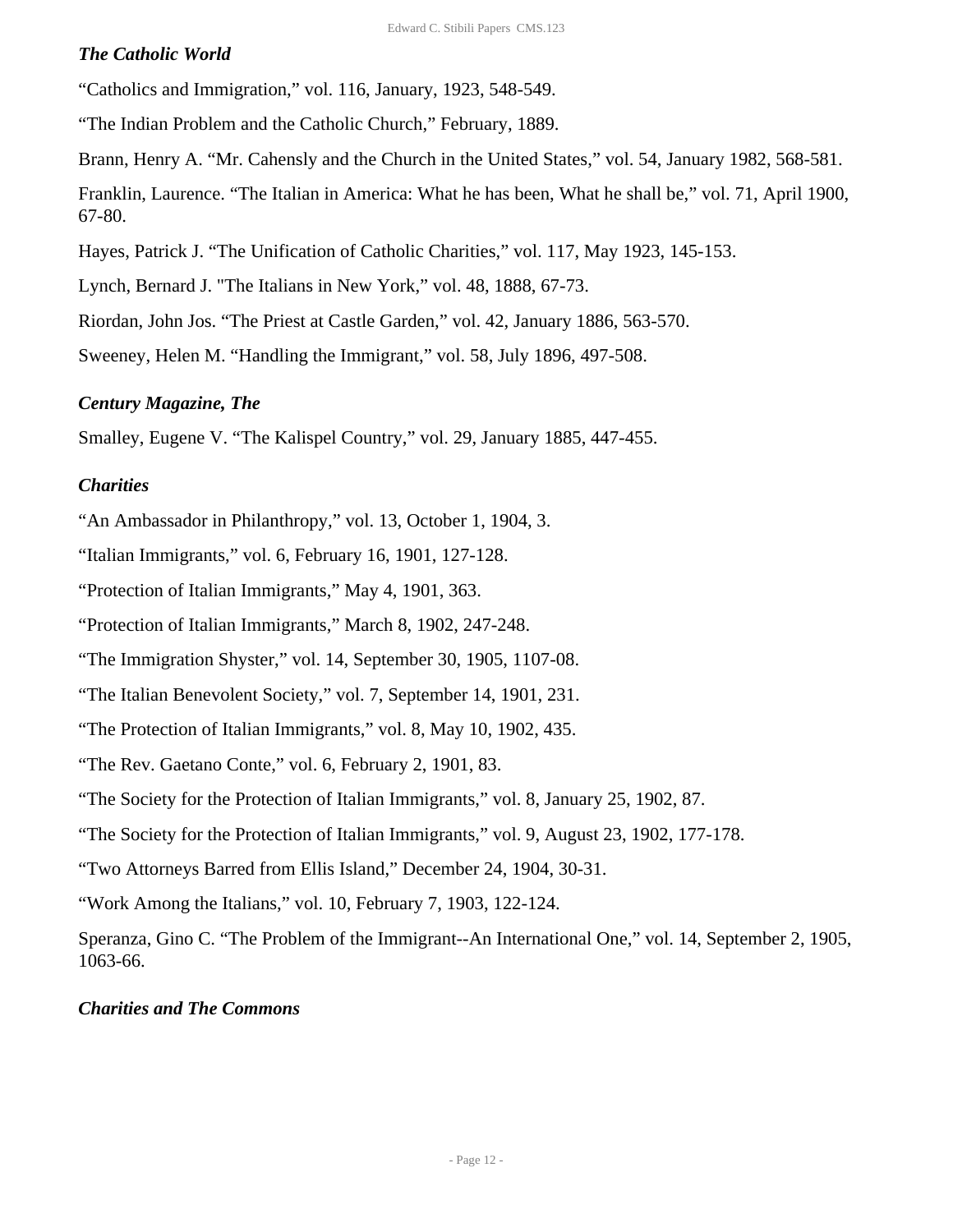"The Society for the Protection of Italian Immigrants," vol. 16, September 8, 1906, 584.

"Work Among Boston Italians," vol. 15, January 20, 1906, 538-539.

"Work at Denison House," vol. 19, December 21, 1907, 127.

#### *Chautauquan*

Bodio, Luigi. "The Protection of Italian Emigrants in America," vol. 23, April 1896, 42-46.

#### *La Civiltà Cattolica*

"Della Emigrazione Europea in America," Serie XV, VI, 1893, 641-652.

"Della Emigrazione Italiana," Serie XIII, XI, 1888, 385-403.

"Delle Condizione Religiose Degli Emigrati Italiani negli Stati Uniti d'America," Serie XI, 1888, 641-653.

"Il Devere dei Cattolici degli Stati Uniti Verso i Loro Correligionarii Italiani," Serie XVIII, IX, 1903. 467-472.

"Gli Emigranti Italiani a Nuova York," Anno 550, II, 1904, 172-179.

"Migranti," vol. 2, no. 4659, 2998, 235-236.

"Le Opera Cattoliche a Nuova York," Serie XVII, X, 1900, 712-718.

"Il Problema dell'Emigrazione d'Innanzi al Parlamento," La Civiltà Cattolica, Serie, XVII, V, 1899, 129-145.

"La Societa di S. Raffaele per la Protezione degli Wmigranti Cattolici," Anno 600, I, 1909, 474-476.

Vanzan, Piersandro. "Il beato Giovanni Battista Scalabrini: vescovo, fondatore e padre dei migranti," vol. 149, no. 2, May 2, 1998, 225-236.

#### *Cosmopolitan, The*

Roseboro, Viola. "The Italians of New York," vol. 4, January 1888, 396-406.

#### *Cristoforo Colombo (New York*)

"L'agente dell'Istituto Italiano arrestato," May 12, 1891, 1.

Bandini, Pietro. "Ufficio di Lavoro Della Società Italiana S. Raffaele," May 29, 1892, 1.

"I bosses," February 28, 1891, p. 1

"Il Commissario Italianao Al Barge Office," June 2, 1891, 1.

"IL Concerto Pel St. Raphael's Home," November 22, 1892, 1.

"Gesta dei Bosses," April 8, 1891, 1.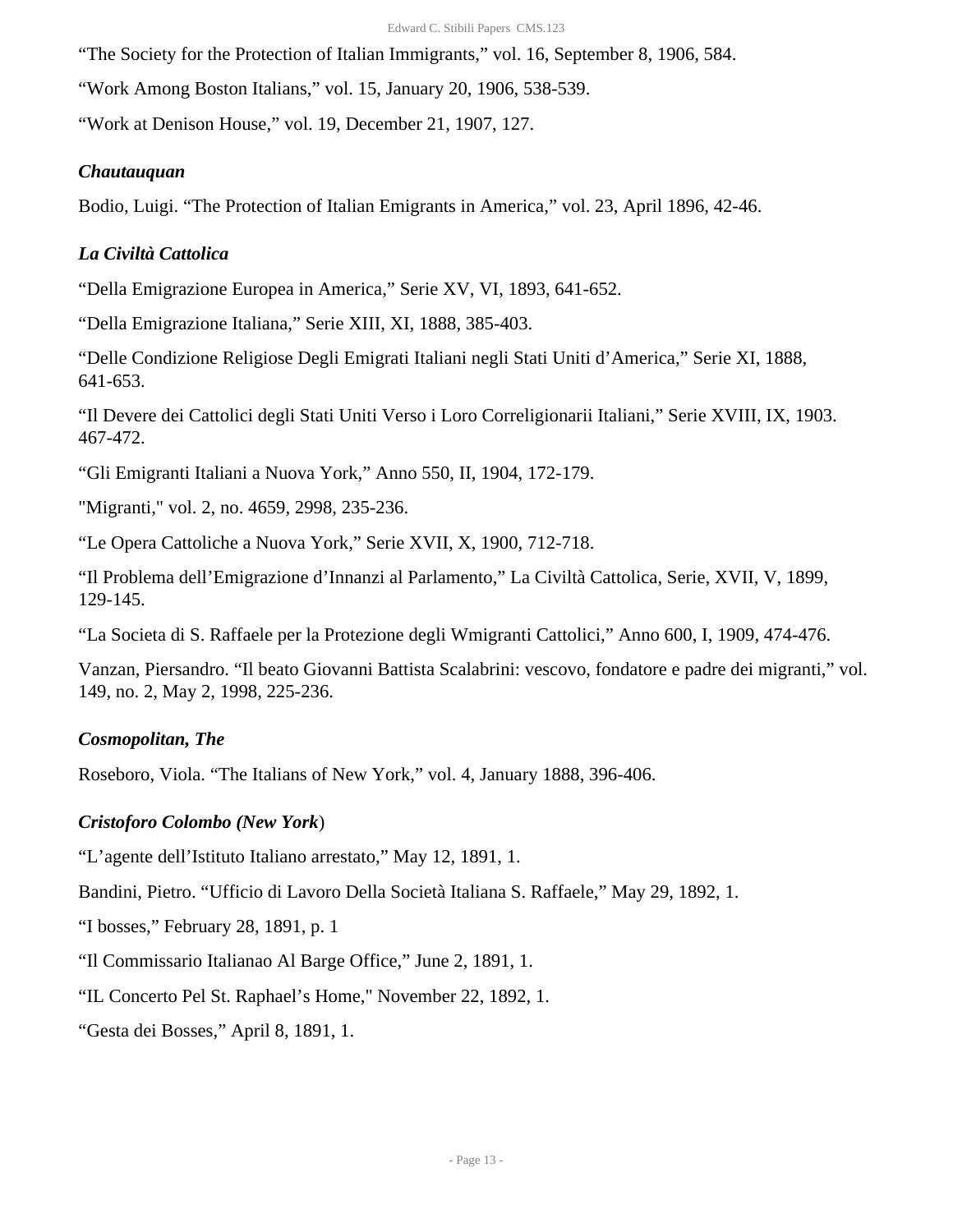"Gesta Nefande di Bosses italiani a Boston. Una Società Protettrice," July 20, 1894, 1.

- "L'Inaugurazione Dell'Italiana Home," January 27, 1891, 1.
- "Istituto Italianao," June 18, 1891, 1.
- "L'Istituto Italiano a Ellis Island," February 16, 1891, 1.
- "L'Istituto Italiano a Ellis Island," March 16, 1892, 1.
- "Italian Home," May 14,1891, 1.
- "Una Lettera di Monsignor Satolli Al Rev. Padre Bandini," October 24, 1893, 1.
- "Una Lettera di Monsignore Scalabrini Al Colombo," February 20, 1891, 1.
- "Mons Scalabrini," May 3, 1891, 1.
- "L'Ospedale Coloniale. L'Istituto. Il Monumento a Colombo," January 11, 1891, 1.
- "I Padroni. Un Silenzio Vergognoso," March 3, 1891, 1.
- "Passata La Festa," January 28, 1891, 1.
- "Per L'Emigrazione," May 5, 1891, 1.
- "Prodezze di Bosses," October 26, 1894, 1.
- "Ricerca Di Persona," April 6, 1892, 1.
- "L'Uffizio d'Immigrazione A Ellis Island," August 2, 1894, 1.
- "La S. Raffaele a Ellis Island," August 14, 1892, 2.
- "La San Raffaele A Ellis Island," May 8, 1892, 1.
- "La San Raffaele A Ellis Island," May 22, 1892, 2.
- "La San Raffaele A Ellis Island," June 5, 1892, 2.
- "La San Raffaele A Ellis Island," June 19, 1892, 1.
- "La San Raffaele A Ellis Island," July 3, 1892, 2.
- "La San Raffaele A Ellis Island," July 10, 1892, 2.
- "La San Raffaele a Ellis Island," July 17, 1892, 2.
- "La San Raffaele a Ellis Island," July 26, 1892, 2.
- "La San Raffaele a Ellis Island," July 31, 1892, 2.
- "La San Raffaele Ad Ellis Island," August 21, 1892, 2.
- "La San Raffaele in Ellis Island," September 11, 1892, 2.
- "Si Cercano i Parenti," June 9, 1891, 1.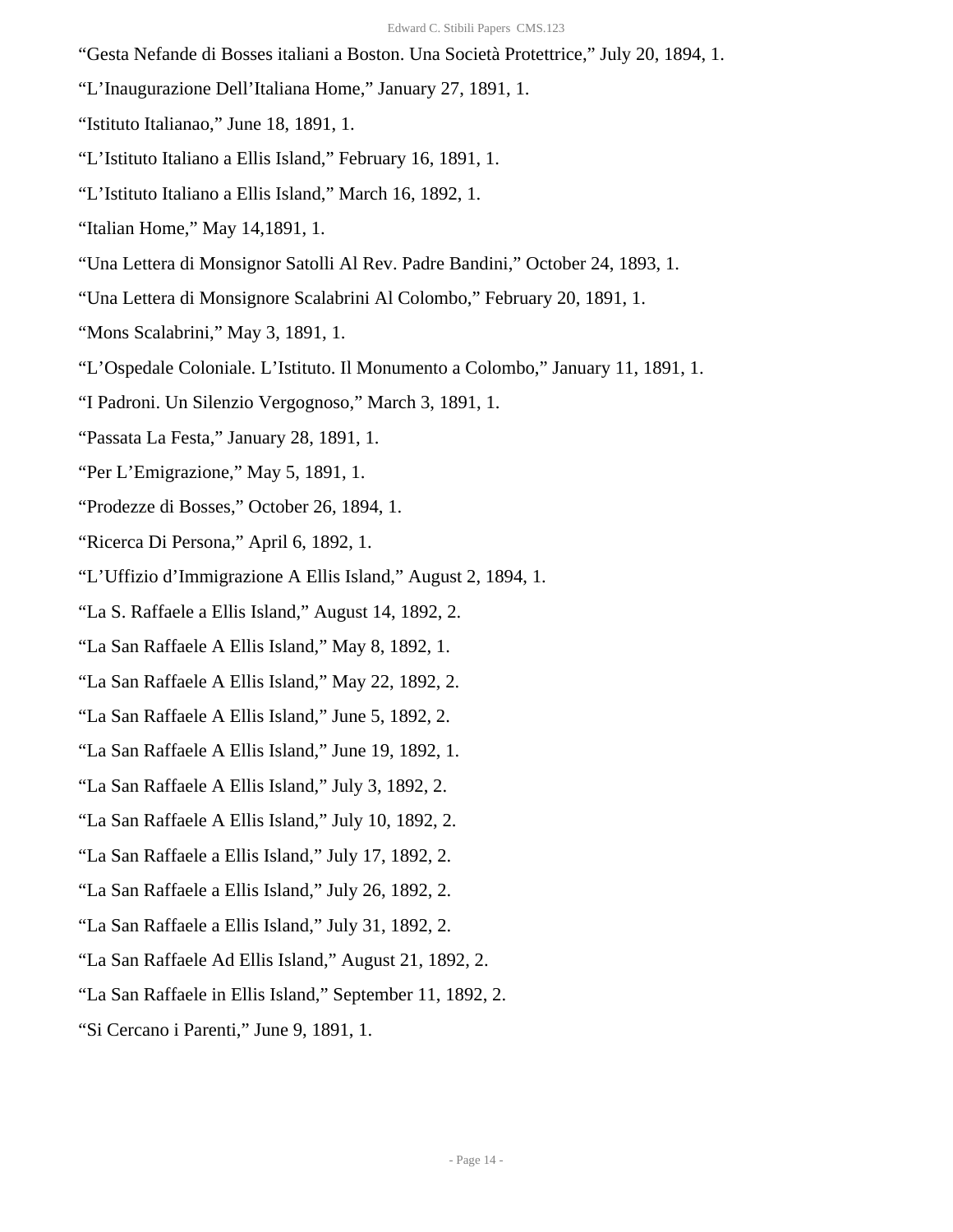"Società Italiana di San Raffaele," March 6, 1892, 1.

"La Società S. Raffaele in Ellis Island," April 3, 1892, 1.

"La Società S. Raffaele a Ellis Island," March 13, 1892, 1.

"La Società San Raffaele a Ellis Island," March 20, 1892, 1.

"La Società San Raffaele a Ellis Island," April 19, 1892, 1.

"La Società San Raffaele A Ellis Island," May 1, 1892, 2.

"St. Raffael's Home. Ricerca Di Parenti," December 11, 1892, 1.

Nasi, Giacomo. "L'Italian Home, L'Ospedale Cristoforo Colombo e la Beneficenza," February 1, 1891, 1.

# *The Ecclesiastical Review*

Agnew, W. H. "Pastoral Care of Italian Children in America," vol. 48, 1913, 257-267.

Bandini, Albert R. "Concerning the Italian Problem," vol. 62, 1920, 278-285.

Dunne, E. M. "Memoirs of 'Zi Pre,'" vol. 49, August 1913, 192-203.

McNicholas, John. "The need of American Priests for the Italian Missions," vol. 39, 1908, 677-687.

McSorley, Joseph. "The Church and the Italian Child," vol. 48, 1913, 268-282.

Tolino, John V. "Solving the Italian Problem," vol. 99, 1938, 246-256.

\_\_\_\_\_\_\_\_\_\_\_\_ "The Church in America and the Italian Problem," vol. 100, 1939, 22-32.

\_\_\_\_\_\_\_\_\_\_\_\_ "The Future of the Italian-American Problem," vol. 101, 1939, 221-232.

\_\_\_\_\_\_\_\_\_\_\_. "The Priest in the Italian Problem," vol. 109, 1943, 321-330.

#### *L'Eco d'Italia (New York)*

"I 26 Italiani Rimandati in Italia," March 8, 1891.

"Agenzia d'Immigrazione a New Orleans," July 17, 1891.

"L'Atroce Martirio di 150 Braccianti Italiani nel South Carolina. Truffe Innominabili Perpetrate da Bosses Italiani a Danno di Connazionali," February 15, 1891.

"Il Capo-Lavoro Diplomatico Del Barone Fava," Novemer 11, 1894.

"Cominciamo ad Intenderci," June 28, 1893.

"Concordia E Carita. L'Inaugurazione Dell'Instituto Italiano," January 27, 1891.

"L'Emigrazione Italiana Agli Stati Uniti," November 7, 1894.

"Giovanetti Italiani Abbandonati al Barge Office," June 7, 1891.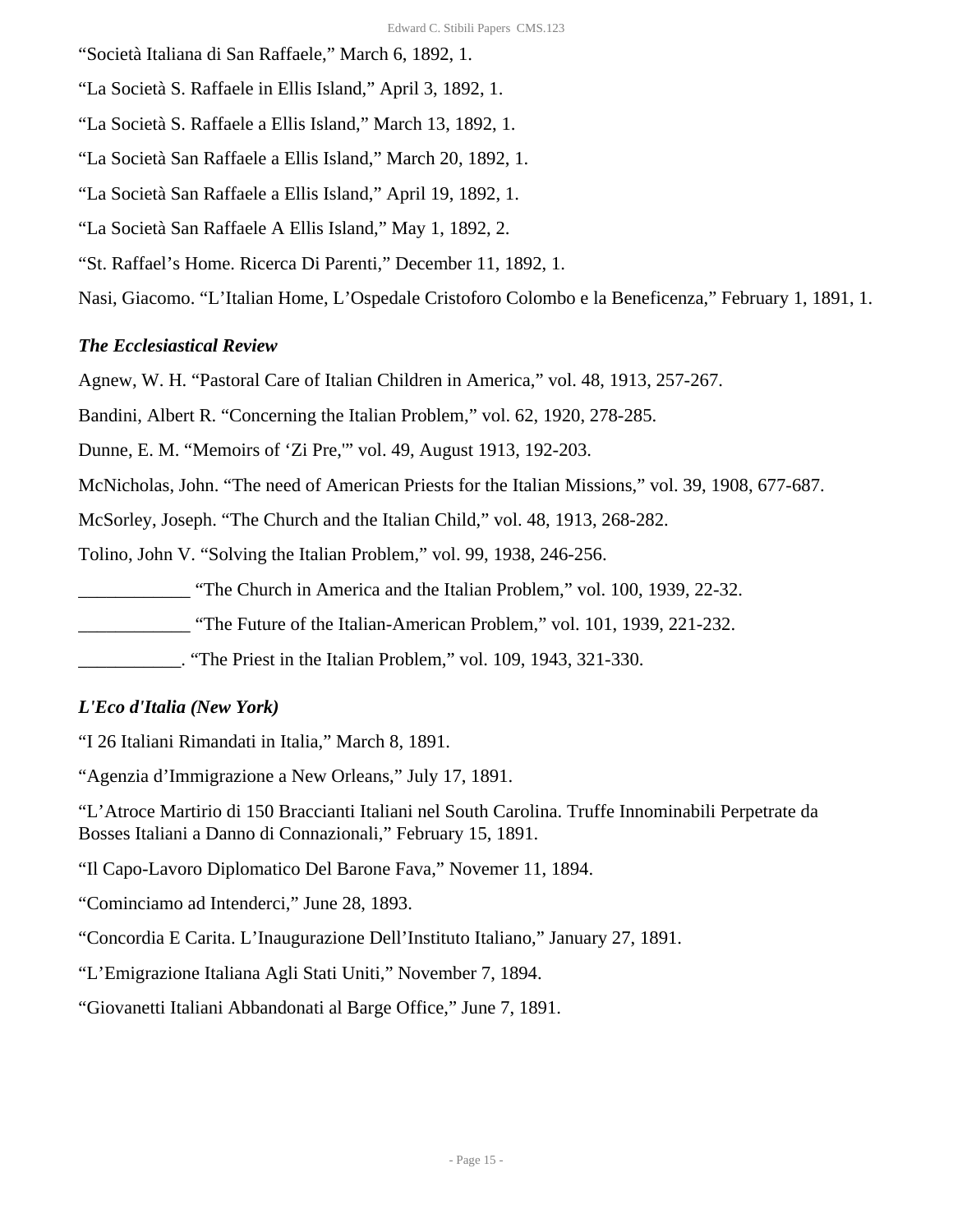- "Giovinetti Italiani Abbandonati al Barge Office," June 5, 1891.
- "Il Patronato sull'Immigrazione," July 22, 1891.
- "Instituto Italiano," February 19, 1891.
- "Instituto Italiano," Novemer 24, 1891.
- "Instituto Italiano," May 13, 1891.
- "L'Instituto Italiano," January 25, 1891.
- "L'Instituto Italiano. Poche Parole al 'Progresso' ed al 'Colombo'," July 8, 1891.
- "Investigazione Senatoriale Sull'Emigrazione," June 3, 1893.
- "Per gli Immigranti," April 4, 1893.
- "Per gli Immigranti," July 29,1893.
- "Per L'Instituto Italiano," May 4, 1893.
- "Provvedimenti per L'Emigrazione," June 7, 1893.
- "Ramo Immigrazione e Colonizzazione," July 13, 1893.
- "Ramo Immigrazione e Colonizzazione," July 15, 1893.
- "Ramo Immigrazione e Colonizzazione," July 19, 1893.
- "Ramo Immigrazione e Colonizzazione," July 21, 1893.
- "Sul Patronato," July 25, 1891.

#### *L'Emigrato Italiano in America*

- "La Società di Protettorato dell'immigrazione a Boston," Maggio 1906, 64-67.
- "Società di Protezione per gli Emmigrati Italiani in Boston," Marzo 1907, 45-49.

#### *Extension Magazine*

Editorial. "The Italian Problem," vol. 12, September 1917, 3-4.

Hayes, Patrick J. "The Immigrant Problem," vol. 17, April. 1923, 13-14, 37.

Muredach, Myles. "An Experiment in City Home Missions," vol. 17, April. 1923, 35-37.

#### *Gazzetta del Massachusetts (Boston)*

"A Proposito di Certi Corrispondenti," June 24-25, 1905.

Advertisement, September 14, 1907.

"Al Soccorso dei Percossi della Calabria," September 23-24, 1905.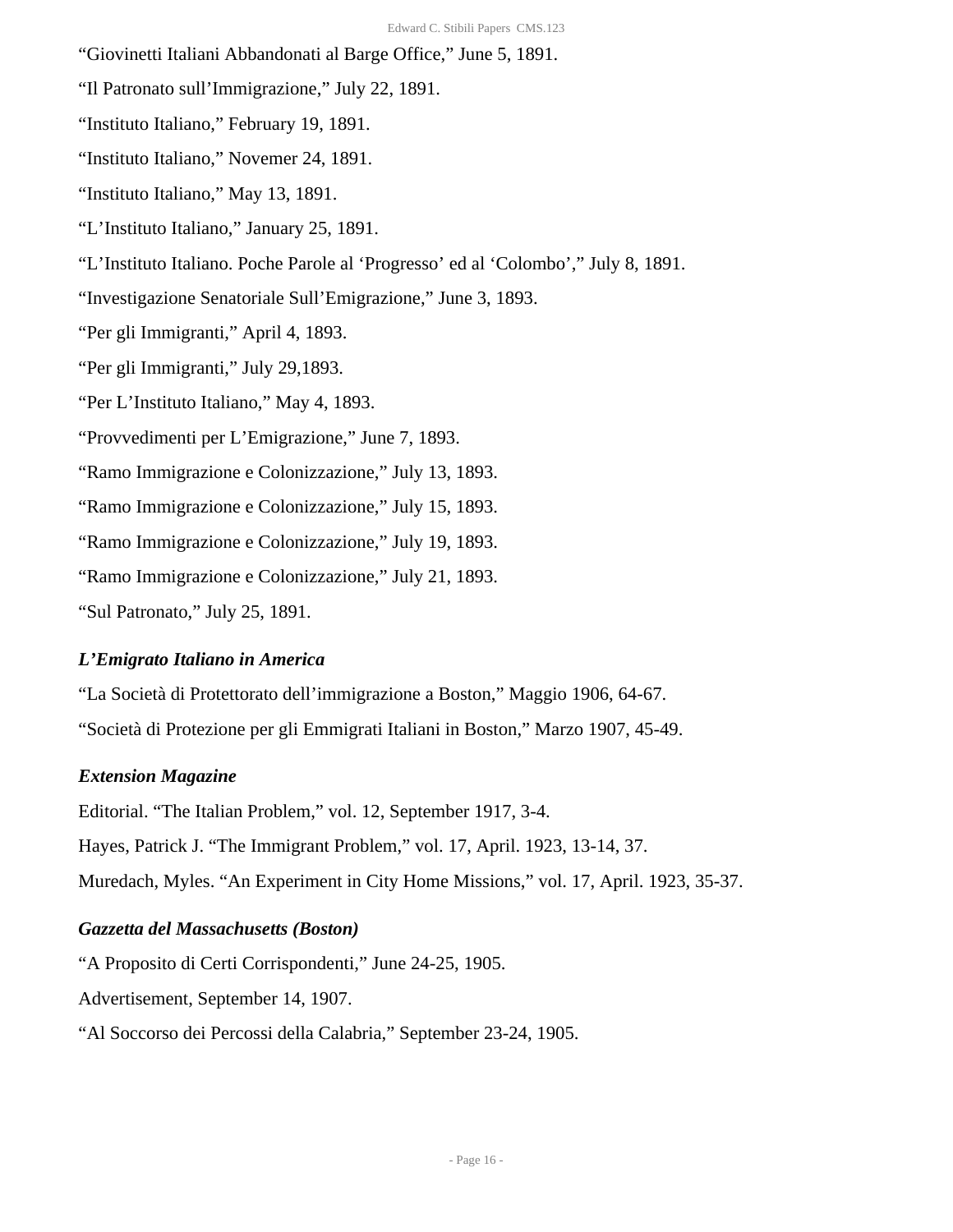- "Conferenza," May 7-8, 1904, 2.
- "Cose Nostre," April 29-30, 1905.
- "E Che Ce Vuoi Fare?" June 17-18, 1905.
- "La Colonia Nostra. Per Il Terremoto della Calabria," September 16-17, 1905.
- "Lode a Chi Spetta," April 1-2, 1905.
- "Per L'Ospedale," May 13-14, 1905.
- "Pro-Calabria," September 30-October 1, 1905.
- "Pro-Calabria," October 7-8, 1905.
- "Pro-Calabria," October 14-15, 1905.
- "Pro-Calabria," October 21-22, 1905.
- "Pro-Calabria," October 28-29, 1905.
- "Pro-Calabria," November 4, 1905.
- "Un Altro anchetto Al Cav. G. Tosti," August 5-6. 1905.
- "Un Triste Ritorno," August 24m 1907.
- "Vero. La Protezione degli Emigranti," January 28-29, 1905.
- "Verso la Concordia," May 6-7, 1905.
- Rossi, Adolfo. "Le Nostre Colonie in America," February 11-12, 1905.

#### *Harper's Weekly Supplement*

Manson, George J. "The 'Foreign Element' in New York City. V. –The Italians," 817-20.

#### *Italica Gens*

"In Onore di un Benemerio Prelatio Italiano," vol. 3, Maggio, 1912, 145-146.

"La Societá di San Raffaele tedesca e L'Opera di Mons. Scalabrini per L'Emigrazione Italiana in America," vol. 1, Marzo 1910, 59-65

Capra, Giuseppe. "I Padri nell'America del Nord," vol. 7, Gennaio-Giugno, 1916, 57-68.

#### *Lend a Hand*

Hale, Edward E. "The Padrone Question," vol. 12, June 1894, 449-451.

#### *Literary Digest*

"Catholic Italian Losses, " vol. 47, October 11, 1913, 636.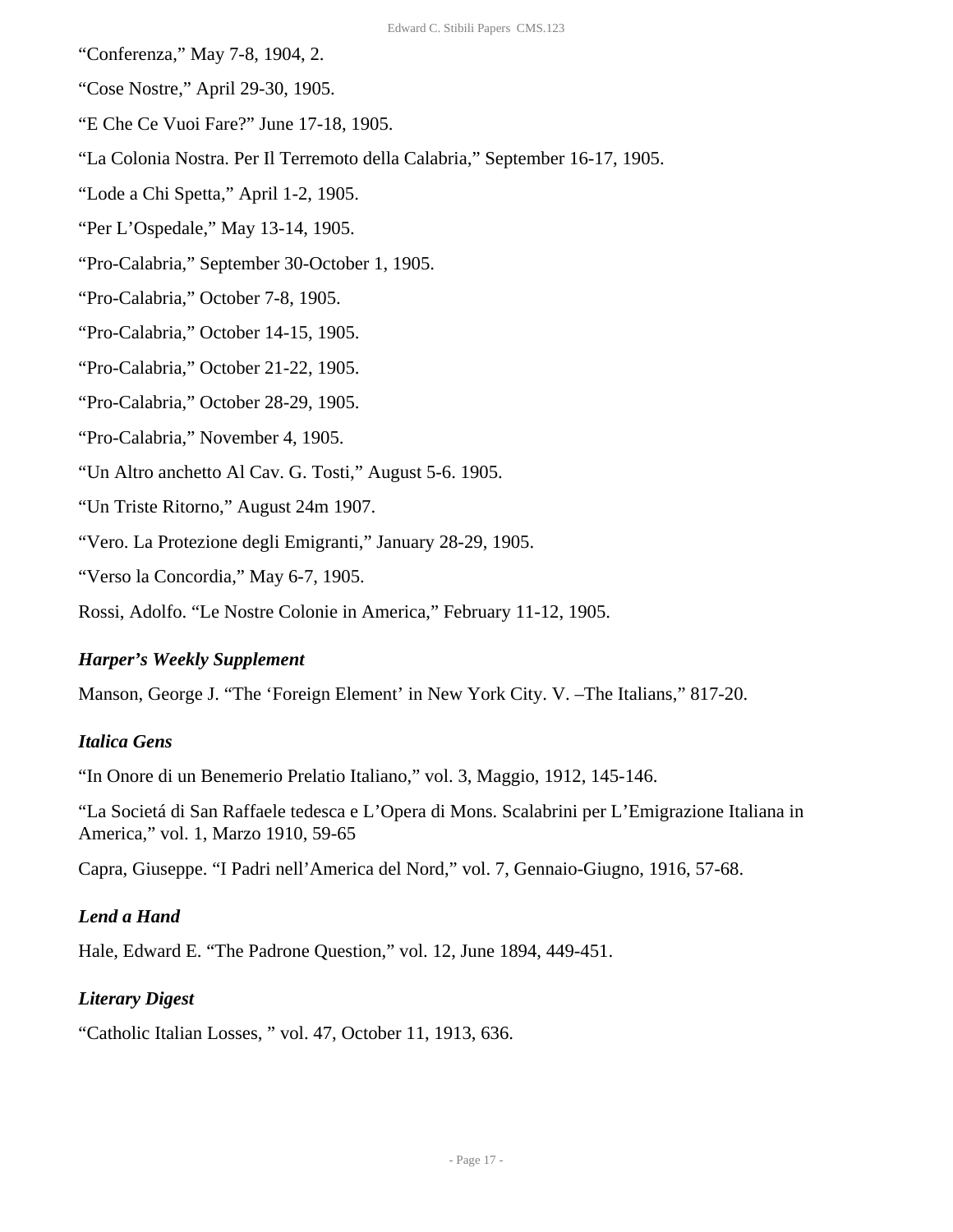#### *Messenger of the Sacred Heart of Jesus, The*

Editorial. "Our Duty to Our Fellow Catholic Italians," vol. 39, 1903, pp. 89-93.

Lynch, D. "In the Italian Quarter of New York," vol. 36, no. 2, February 1901, 115-126.

Meehan, Thomas F. "Evangelizing the Italians," vol. 39, 1903, 16-32.

#### *Il Moscone*

"Condotta Morale e Politica del Console Tosti in Boston," May 4, 1907, 1.

"Protezione degl'immigranti," April 13, 1907, 1.

"La Nuova Societa di Patronato," June 3-4, 1905.

"La Protezione degli Emigrati," December 30, 1904-January 1, 1905.

# *N.C.W.C. Bulletin*, also *National Catholic War Conference Bulletin* and *National Catholic Welfare Conference Bulletin*

"A Call to Service," vol. 2, May 1921, 23-24.

"Council of Catholic Men Meets in Washington," vol. 2, October 1920, 3-4, 21.

"Hierarchy Approves Work of Welfare Council," vol. 2, October 1920: 6-8, 30.

"Immigrants Aid an Urgent Duty for Catholics," vol. 2, May 1921, 14

"Immigration Notes," vol. 4, May 1923, 22.

"In the Field of Immigration," vol. 6, October 1924, 17.

"Lay Apostolate Accepts Its Mission," vol. 2, October, 1920, 5, 29.

"N.C.W.C. Bureau of Immigration," vol. 3, June 1921, 4.

"N.C.W.C. Department of Social Action," vol. 1, March-April 1920, 27-28.

"N.C.W.C. Immigration Bureau Organized," vol. 2, January 1921 5.

"N.C.W.C In the Field of Immigration," vol. 6 December 1924, 19.

"N.C.W.C. Opens New York Immigration Bureau," vol. 2, April 1921, 8.

"The National Catholic Welfare Council," vol. 2:1, September 1920, 1-8.

"Sunday Morning at Ellis Island," vol. 4, January 1923, 8-9.

"Survey of the Immigrant Situation," vol. 2, October 1920: 10, 30.

"Women's Council Delegates Learn of America's Immigration Problem," vol. 4, December 1922, 25-27.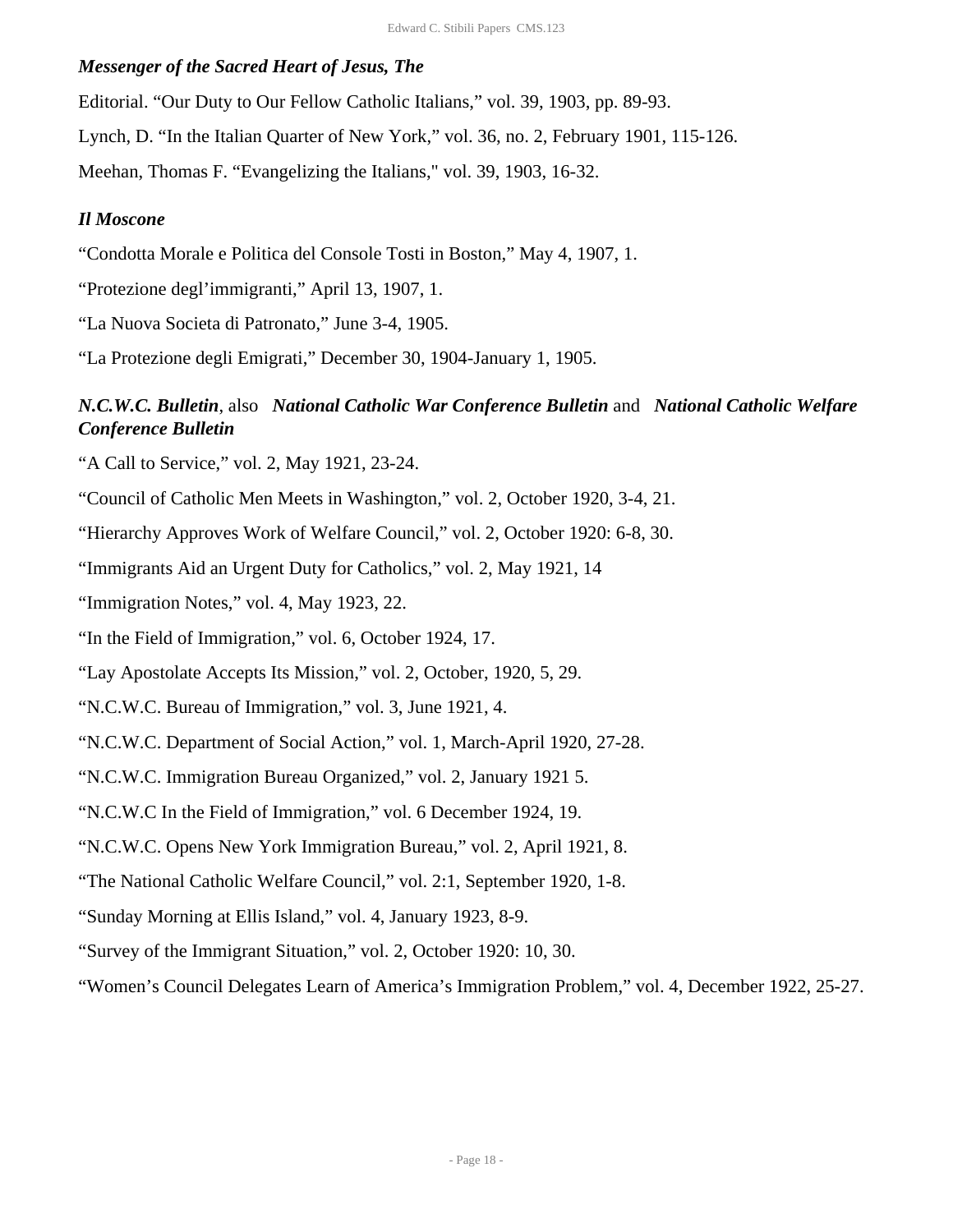Breen, Joseph I. "Our Immigrants: What They Need and How We Are Helping Them," vol. 4, March 1923, 3-5

Dobbins, Elizabeth Vaughan. "Assisting the Newly Arrived Immigrant," vol. 2, January, 1921, 8-9, 24.

\_\_\_\_\_\_\_\_\_\_\_\_\_\_\_\_\_\_\_\_\_\_\_\_ "Catholic Immigrant Aid in New York," vol. 5, July 1923, 12

Lapp, John A. "Survey of the Field of Catholic Social Work," vol. 4, September 1922, 3-5.

Mohler, Bruce M. "Immigration an Active Issue," vol. 2, March 1921, 11-12.

Mulholland, T. F " America's International Clearing- House," vol. 3, September 1921, 6-8.

Weadick, Sarah. "With the N.C.W.C. at Ellis Island," vol. 3, March 1922, 9-10.

### *New York Daily Tribute*

"Perosi's Oratorio To Be Given," 1899.

"Women's Varied Interest," 1901.

### *New York Freeman's Journal and Catholic Register*

"Church Wrecked by Gas," July 17, 1897, 5.

"Foreign Bishops Demanded," July 4, 1891, 5.

"Italian Emigrant Bureau," September 24, 1892, 5.

"Our Lady of the Rosary," May 4, 1895, 2.

"The Holy Father and the Italians in America," January 5, 1889, 1.

"The Italian Question," May 4 1889. 8.

"The Italian Question," May 18, 1889. 8.

"The Italian Question," May 25 1889, 8.

"The Italian Question," June 1, 1889, 8.

"The Italians as American Citizens," May 11, 1889, 8.

"The Italians of New York City," February 2, 1889, 8.

"The Only Italian Church in the State of Ohio," April 27, 1889, 8.

Editorial. "Italian Orphans in Gotham," May 18, 1889, 4.

Editorial. "Monsignor Scalabrini, of Piacenza, as Vicar-Apostolic Over the Italians in the United States," November 30, 1889, 4.

Editorial. "That Foreign Agitation," July 11, 1891, 4.

Editorial. "The Italian Influx," March 28, 1891, 4.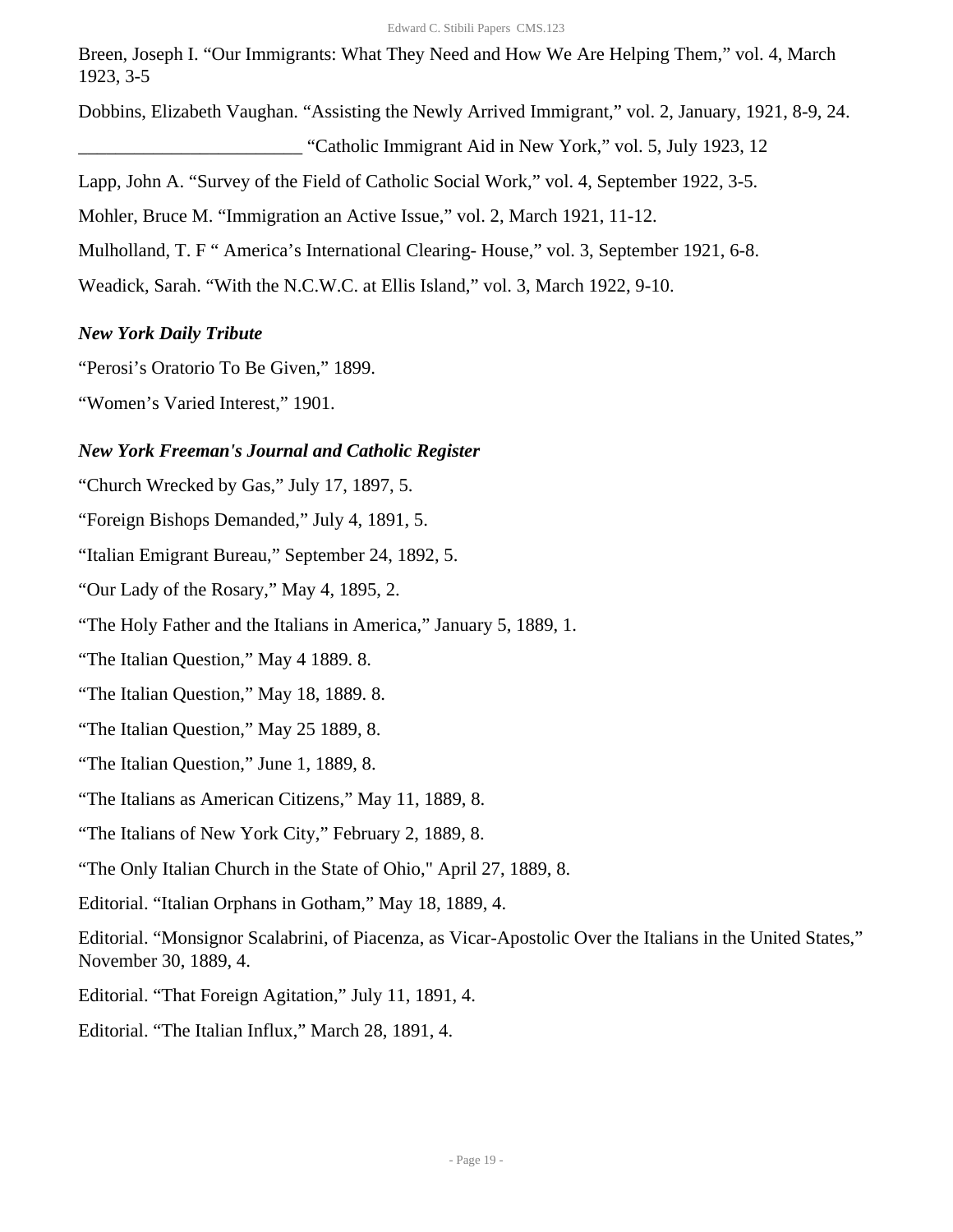Editorial. "The Italian-American Co-Religionists," June 1, 1889, 4. Editorial. "The Missionaries of Christopher Columbus," April 18, 1891, 4. Urbis, Vox. "Mgr. Scalabrini's Mission in America," August 17, 1901, 1.

#### *New York Herald*

"Bishop Scalabrin Corrected," February 10, 1891, 7. "Our Italian Immigrants," February 9 1891, 5.

# *The New York Times*

"30 Brides Delayed at Ellis Island," June 22, 1923, 21.

"8000 Italians Ready to Sail," June 30, 1923, 13.

"Abuses at Barge Office," June 6, 1900, 8.

"Aids Italian Immigrants," October 11, 1903, 10.

"An Italian Home," January 1, 1890, 8.

"Arthur Leary is Dead," February 24, 1893, 8.

"Arthur Leary's Will Filed," March 9, 1893, 4.

"Asks Cardinal's Help to Bring Cocchi Back," New York June 27, 1917, 4.

"Barge Office Doors Open," April 20, 1890, 16.

"Barge Office Suggestions," July 21, 1902, 12.

"Barred From Ellis Island," April 16, 1903, 16.

"Beginning Their Labors," July 26, 1888, 8.

"Blessed by the Archbishop," September 25, 1892, 9.

"Brides Beat Quota Law," December 4, 1922, 11.

"Capt. Judson N. Cross," May 25, 1891, 1.

"Cares for Immigrants," March 13, 1896, 5.

"Caring for Immigrants," June,16, 1897, 1.

"Cocchi Acquits Police," July 28,1917, 14.

"Cocchi Confessions Accuses the Police," July11, 1917, 1, 5.

"Cocchi Tells How He Slew Ruth Cruger," June 6, 1917, 3.

"Congressmen Inspect Ellis Island," June 19, 1894, 9.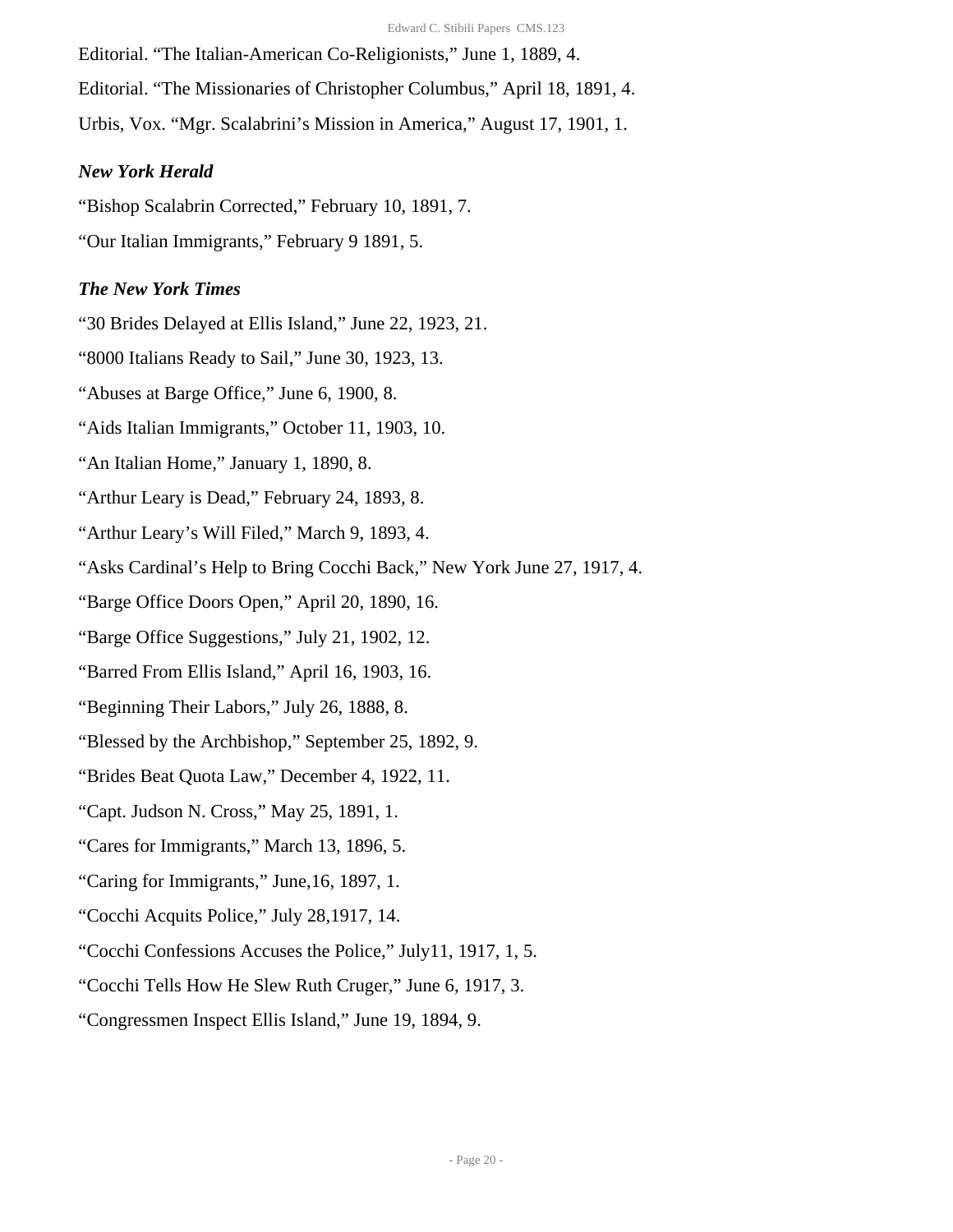- "Countess Gives Lecture," December 15, 1924, 22.
- "Ellis Island Ablaze," June 15, 1897, 1.
- "Exonerates Italian Society," March22, 1903, 8.
- "For Abusing Immigrants," August 31, 1900, 12.
- "Hunt for Refuge Where Cocchi Hid After the Murder," June 28, 1917, 1, 9.
- "Immigrants on the Piers," June 17, 1897, 12.
- "Immigration Commission at Work," June 23, 1894, 9.
- "Immigration Investigation," June 9, 1900, 1.
- "Italian Charities," October 11, 1889, 2.
- "Italian Emigration," February 9, 1891, 1.
- "Italian Immigrant Work," February 23, 1903, 4.
- "Italian Welfare Drive," April 29, 1923, 2.
- "Italians Coming in Great Numbers," April 17, 1921, Section 10, p. 16.
- "Italians Flocking Here," June 13, 1920, 17.
- "Italians Lead Immigrants," April 6, 1920, 24.
- "Italians Start Rush Here," October 20, 1919, 6.
- "Italians to Extend Relief Work Here," December 5, 1920, Section 2, p 3.
- "Italy Wants Her Sons to Stay at Home," March 12, 1904, 6.
- "Its Investigation Continued," May 18, 1893, 8.
- "Landed on Ellis Island," January 2, 1892, 2.
- "Leaving One Church to Take Another," March 11 1895, 8.
- "Letter to the Editor," March 26, 1903, 8.
- "Mgr. Scalabrini Welcomed," August 4, 1901, 5.
- "Mgr. Scalabrini's Report," December 19, 1901, 8.
- "Mgr. Scalabrini's Visit," August 2, 1901, 6.
- "Miss Annie Leary A Countess," January 5, 1902, 13.
- "Mr. Hill in Farce Comedy,"May 17, 1893, 8.
- "Mr. Taylor Indignant," June 7, 1900, 2.
- "New Immigrant Station," December 3, 1900, 5.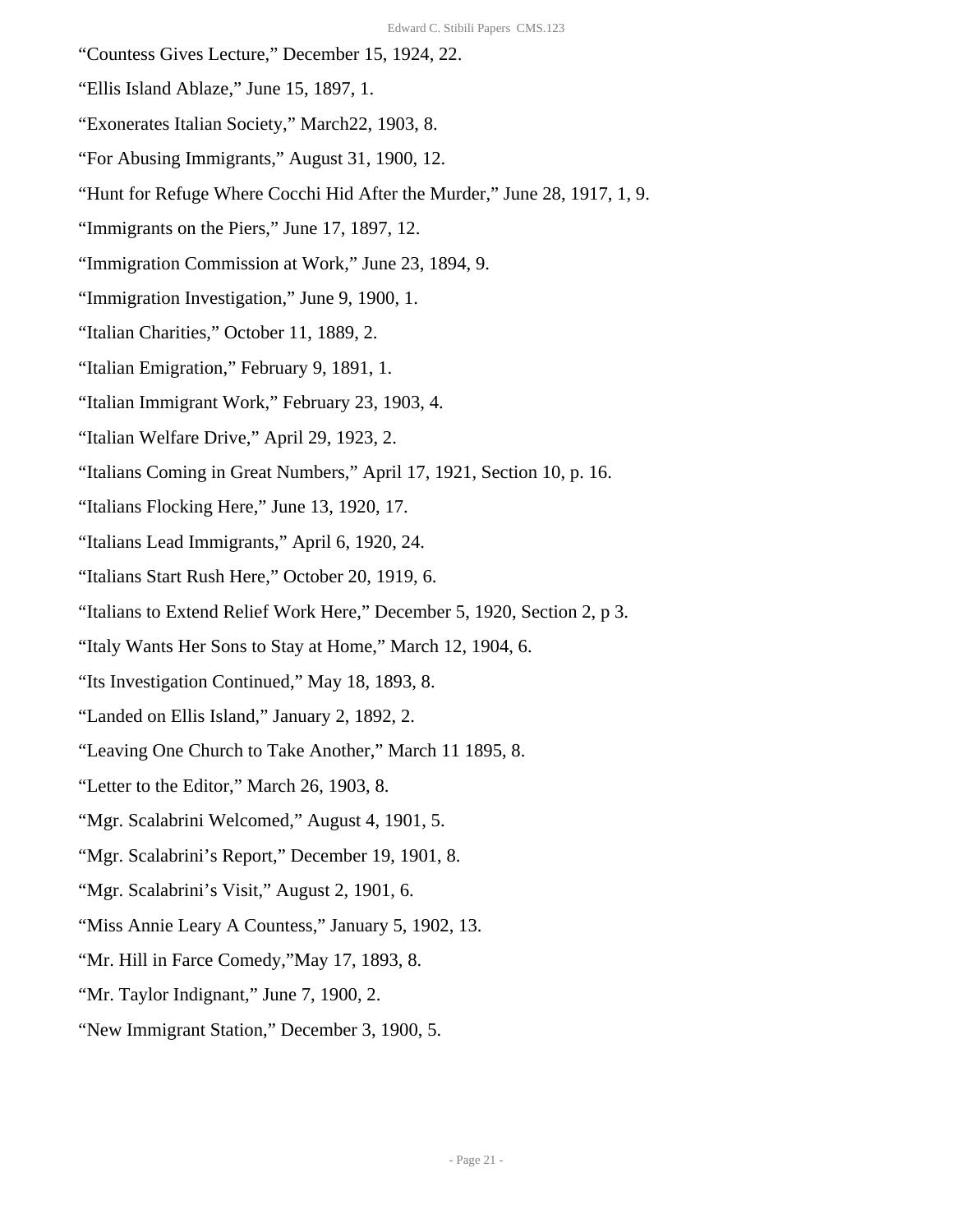- "New Rule for Immigrants," May 21, 1904, 5.
- "One More Chance for Life," February 22, 1888, 3.
- "Only Birds of Passage," July 28, 1888, 8.
- "Padroni and Their Banks," April 18, 1897, 19.
- "Poor Sons of Sunny Italy," July 27, 1888, 8.
- "Prelates at Ellis Island," August 8, 1901, 7.
- "Prosecutor Asks Aid as a Deputy of Mrs. Humiston," June 29, 1917, 1 and 4.
- "Question Priest on Cocchi's Tale of Getting Aid," June 26, 1917. 1 and 3.
- "Returning to Italy, Her Romance Blasted," October 28, 1922, 30.
- "Riva's Foes in Council," March 17, 1890, 2.
- "Riva's Friends in Session," March 31, 1890, 2.
- "Riva's Plan Indorsed," March 3, 1890, 8.
- "Six Ships Swell Tourist Exodus," August 18, 1923.
- "Ten Years Consecrate," April 29, 1895, 2.
- "The Free Labor Bureau," August 21, 1891, 2.
- "The Immigration Problem," June 15, 1894, 9.
- "The Italian Home Opened," January 27, 1891, 8.
- "The Italian Home," January 25, 1891, 11.
- "The New Italian Mission," August 11, 1901, 8.
- "The Overflow of Europe," February 8, 1892, 3.
- "The Padrone System Still Exists," June 21, 1894, 9.
- "To Investigate the Padrone System," June 14, 1894, 9.
- "To Look Into Immigration," May 24, 1891, 1.
- "To Protect Italian Immigrants," July 17, 1894, 9.
- "To Restrict Immigration," January 20, 1889, 16.
- "To Rid Ellis Island of Bogus Charities," August 12, 1909, 7.
- "Tries to Aid Immigrants," March 12, 1922, Section 2, p. 3.
- "Two Italian Parades," September 21, 1890, 16.
- "Work for Immigrants," July7, 1895, 16.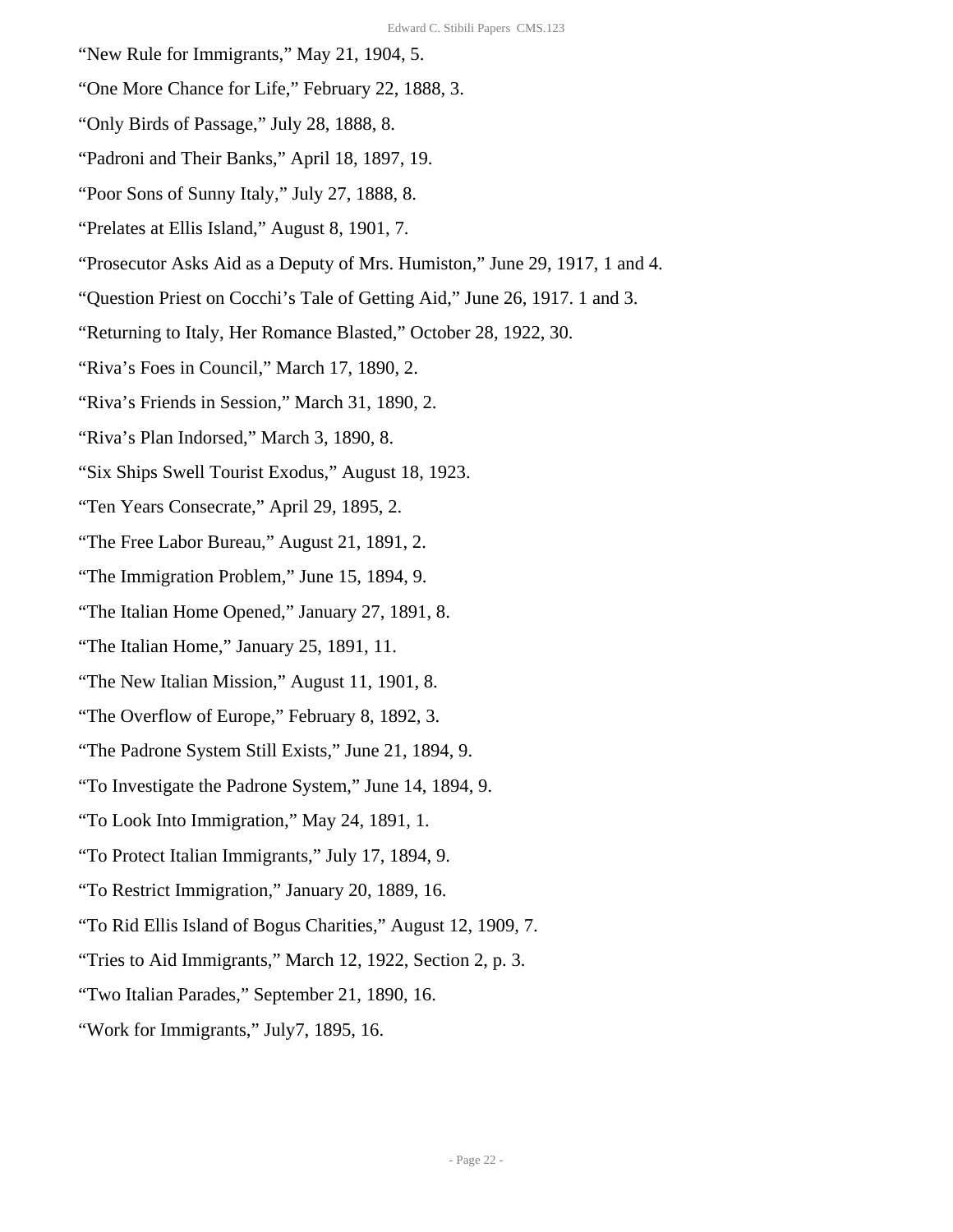"Would Keep the Bureau," February 16, 1888, 8.

# *New York Times Illustrated Magazine Supplement*

Childe, Cromwell. "The Arrival of the Immigrant," August 14, 1898, 10-11.

### *Nuova Antologia*

Bodio, Luigi. "Dell'Emigrazione Italiana e Della Legge 31 Gennaio 1901 per la Tutela degli Emigranti," vol. 99, Giugno 1902, 529-540.

\_\_\_\_\_\_\_\_\_\_ "Della Protezione degli Emigranti Italiani in America," vol. 60, ser. 3, 15 Dicembre 1895, 628-644.

Brunialti, Attilio. "L'Esodo degli Italiani e la Legge Sull'Emigrazione," vol. 16, ser. 3, 1 Luglio 1888, 96-114.

Grossi, Vincenzo. "L'Emigrazione Italiana in America," Nuova Antologia, vol. 15, ser 3, 15 Febbraio 1895, 740-757.

La Bolina, Jack. "Le Case di Asilo degli Emigranti," Nuova Antologia, vol. 155, ser. 5, 1 Aguosto 1911, 464-468.

Villari, Luigi. "L'Emigrazione Italiana Negli Stati Uniti d'America," Nuova Antologia, vol. 143, ser. 5, 16 Settembre 1909, 294-311.

# *Outlook, The*

"Our Italian Immigrants," vol. 76, April 16, 1904, 911-912.

"Schools for Immigrant Laborers," vol. 92:7, August 1909, 823-824.

Abbott, Ernest H. "America's Welcome to the Immigrant," vol. 72, October 1902, 257-264.

Carr, John Foster. "The Coming of the Italians," vol. 82, February 24, 1906, 419-431.

Speranza, Gino C. "Solving the Immigration Problem," vol. 76, April 16, 1904, 928-933.

*Il Pensiero Romagnolo*, November 24, 1907.

# *The Pilot (Boston)*

"Bishop Scalabrini in Boston," September 14 1901, 5.

"Catholic Note and Comment. Archdiocese of Boston," November 2, 1901, 5.

"Catholic Note and Comment. Archdiocese of Boston," September 21, 1901, 5.

"Italian Missionaries for Italian Immigrants," March 14, 1891, Supplement p. 4.

"Monsignor Scalabrini. The Apostolate of the Late Bishop of Piacenza," August 26, 1905, 6.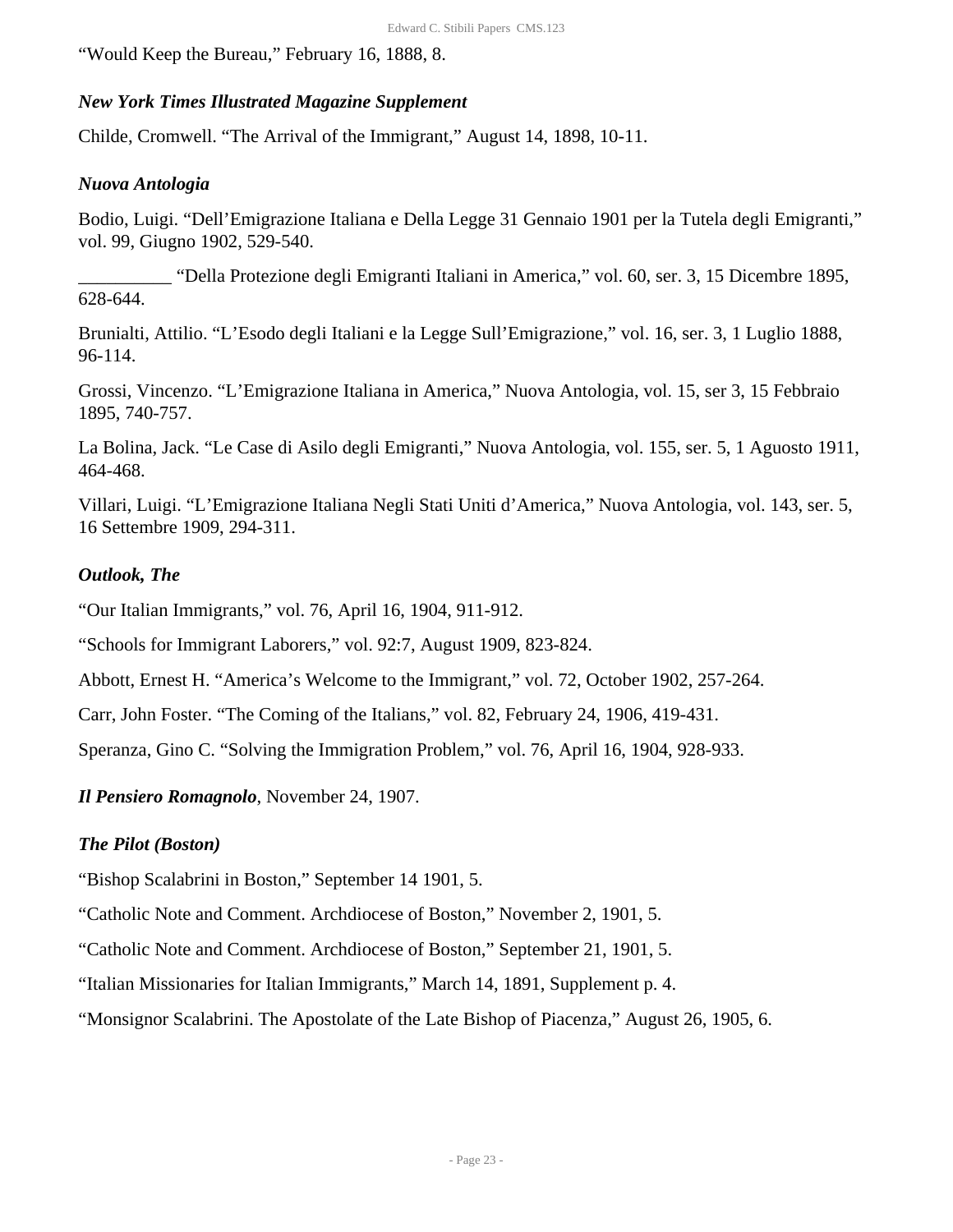#### *Il Progresso Italo-Americano*

- "Allessandro Oldrini a Ellis Island," July 18, 1894, 1.
- "Alla Stampa D'Italia," February 19, 1891, 1.
- "Alla volta dell'Italia," June 22, 1921, n.p.
- "Chi conosce Serafina Spada?" June 12, 1891, 1.
- "Il Concerto a Beneficio Della Società di S. Raffaele," November 15, 1892, 2.
- "Un Concerto per la 'San Raffaele,'" November 9, 1892, 2.
- "Le Dimissioni del Colonnello Weber," March 7, 1893, 2.
- "Le Dimissioni di Alessandro Oldrini," June 28, 1891, 1.
- "Di Giorno in Giorno o Il Patronato e l' 'Italian Home,'" July 24, 1894, 1
- "Il Governo e L'Italian Home," July 9, 1893, 1.
- "L'Istituzione di San Raffaele," September 25, 1892, 1
- "Per L'Istituto Italiano," March 11, 1891, 1.
- "L'Italian Home," January 27, 1891, 1.
- "L'Italian Home," January 30, 1891, 2.
- "L' 'Italian Home' e il Patronato dell'Immigrazione," January 28, 1892, 1.
- "L'Italian Home e il Patronato dell'Emigrazione," February 12, 1892, 1.
- "Il 'Labor Bureau' della Società di San Raffaele," May 29, 1892, 1.
- "Operai e 'Boss,'" March 18, 1891, 1.
- "Papa Leone XIII e l'Italia," August 25, 1892, 1.
- "Pel Professor Alessandro Oldrini," November 6, 1892, 1.
- "Per La Fusione Dell' 'Italian Home' E Della 'Beneficenza,'" November 11, 1894, 1.
- "Per L'Istituto Italiano," November 13, 1891, 1.

"Per L'Istituto Italiano. Il Labor Bureau e L'Italian Home," June 10, 1891, 1.

"Per L'Istituto Italiano. L'Importante Assemlea Generale del 21 al 179 Second Avenue," December 23, 1890, 1.

"Per L' 'Italian Home': Un Appello del Nuovo Presidente dell' 'Italian Home' ai Cittadini Italiani di New York e dintorni," October 22, 1892, 1.

"Per L'Istituto Italiano. Una Letter ache Monsignor Scalabrini Farà il Dover Suo a Conoscere e Meditare," Feruary 11, 1891, 1.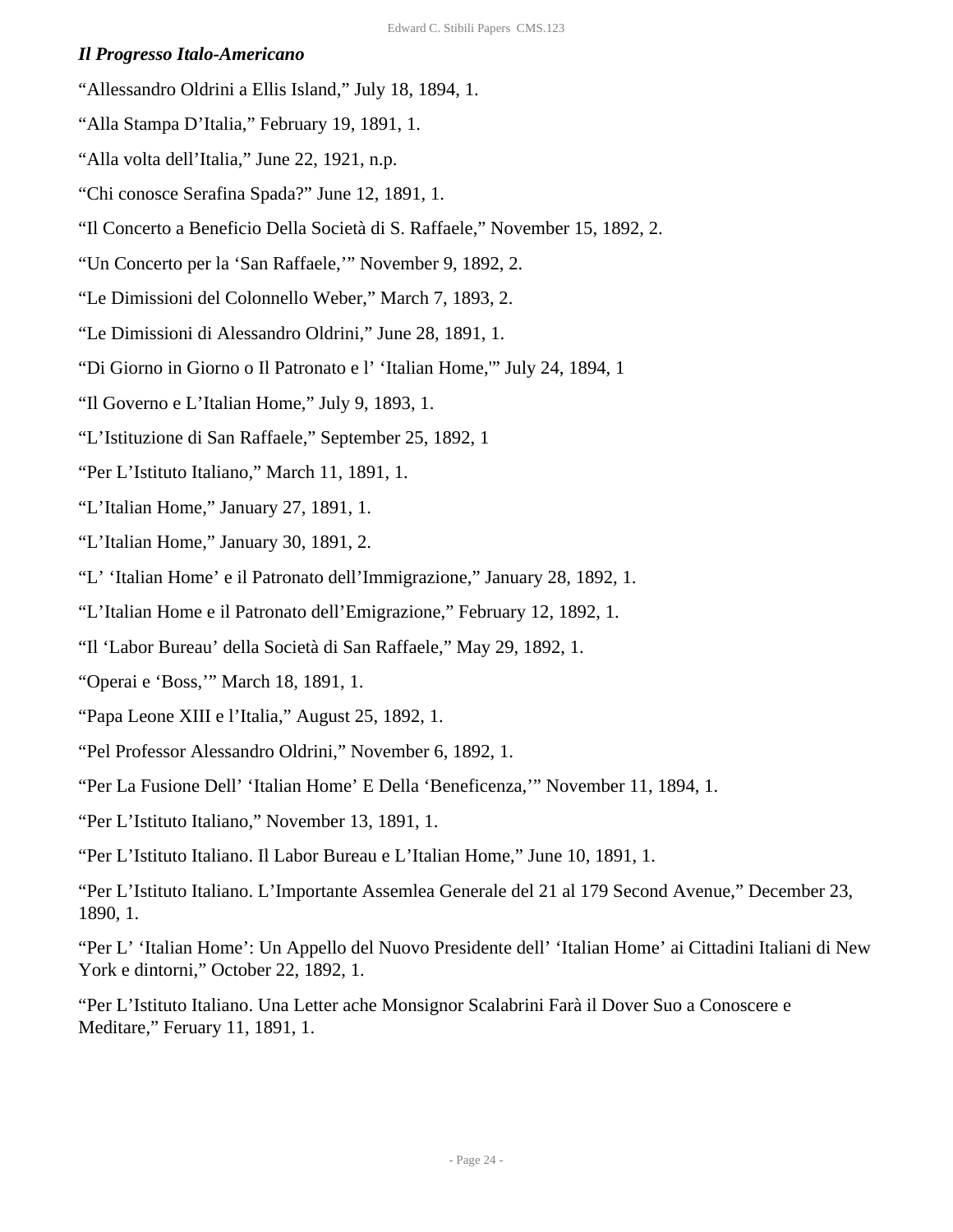"Per L'Italian Home. Una Lettera Di D. Ferro. È possibile il Ramo Immigrazione e Colonizzazione?" July 26, 1893, 1.

"Per La San Raffaele," November 16, 1892, 2.

"Per La tutela Dell'Emigrato. Attenti Ai Mali passi," December 25, 1923, 1.

"Il Polidori in Corte," March 10, 1891, 1.

"Il Processo contro V. Polidori," May 31, 1891, 1.

"I Rusultati Dell'Inchiesta Sui Pretesi Orrori Dei 'Bosses' Nel South Carolina," April 1, 1891, 1

"La Società di Protezione per gli Operai Italiani a Boston," July 22, 1894, 2.

"Statistica Generale 'dell 'Istituto Italiano' di New York," July 11, 1891, 1.

"Una Signorina Palermitana Scomparsa," March 2, 1904, 1.

# *Rassegna Nazionale*

De Feis, L. "Un Italiano [Monsignor Gherardo Ferrante of New York] che si fa onore all'Estero," 1906, 35-36.

# *Il Resto del Carlino*

Poponessi, Paolo. "Vicchie Cronache: Negli stati Uniti: Gli intredpedi Gesuiti a fianco di emigrant e indiani americani," 30 Luglio 2006, n.p.

# *Review of Reviews*

Conway, John. "'Cahenslyism' Versus Americanism," vol. 6, August 1892, 43-48.

# *Rivista Coloniale*

Mayor Des Planches, E. "Gli Stati Uniti e L'Emigrazione Italiana," vol. 1, no. 1, May 1906, 75-82.

# *Rivista Internazionale di Scienze Sociali e Discipline Ausiliarie*

Olivi, Luigi. "L'Emigrazione Temporanea e l'Opera di S. Raffaele," vol. 9, Dicembre 1895, 537-545.

Palmieri, Aurelio. "Il Protestantesimo e gli Emigranti Italiani negli Stati Uniti, vol. 76, Febbraio 1918, 85-98.

\_\_\_\_\_\_\_\_\_\_\_\_\_\_. "L'Aspetto Economico del Prolema Reigioso Italiano negli Stati Uniti," vol. 77, Luglio 1918, 184-210.

Pasteris, Emiliano. "Il Commissariato d'Emigrazione e i suoi Agenti," vol 51, Ottobre 1909, 165-181.

\_\_\_\_\_\_\_\_\_\_\_\_\_\_. "Religione e Clero in America," vol. 48, Settember 1908, 27-72.

\_\_\_\_\_\_\_\_\_\_\_\_\_\_. "Religione e Clero in America," vol. 47, Maggio 1908, 3-42.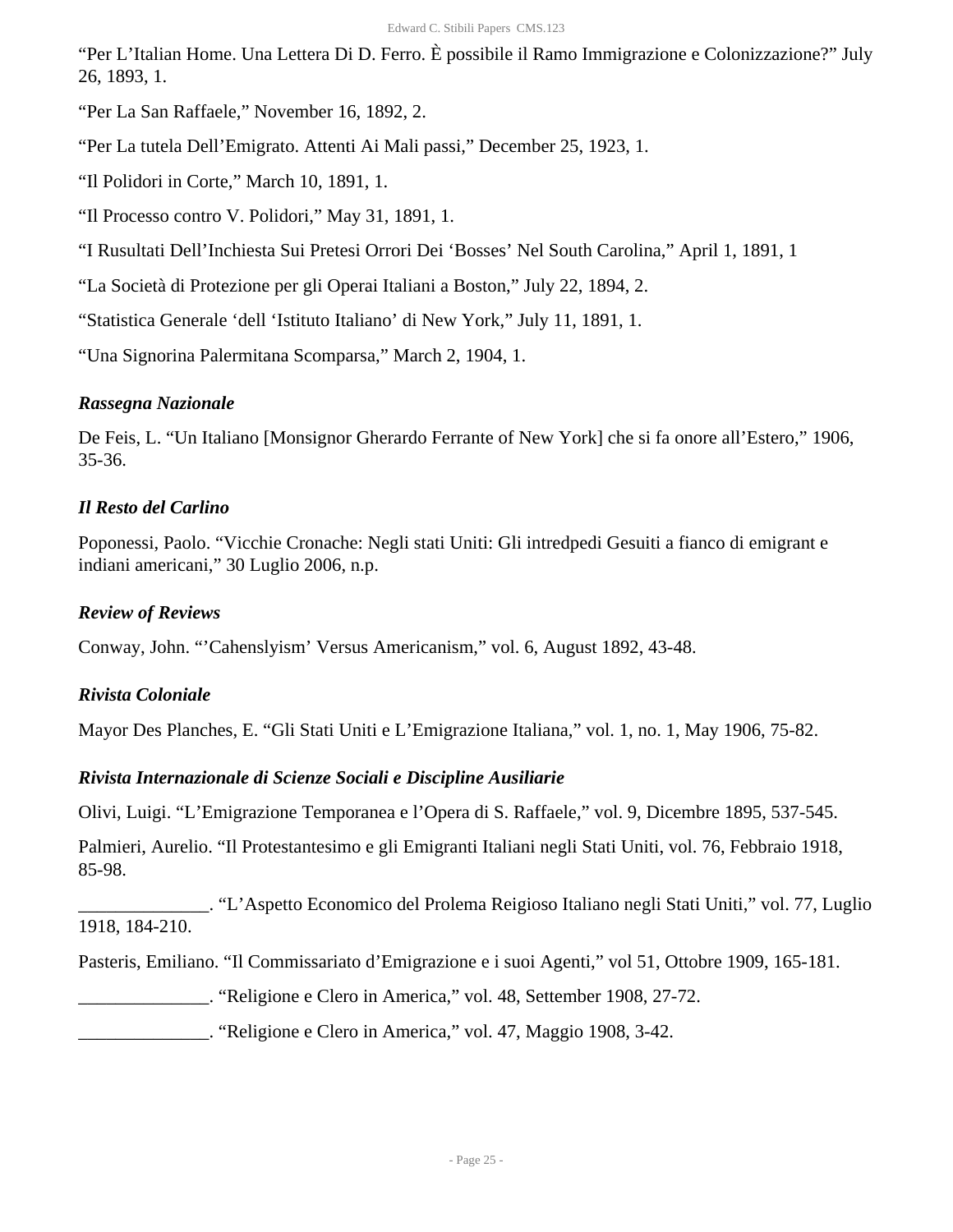Preziosi, Giovanni. "L'Emigrazione Italiana Negli Stati Uniti," vol. 37, Marzo 1905, 344-57.

\_\_\_\_\_\_\_\_\_\_\_\_\_\_\_. "La Scuola Italiana di S. Carlo Borromeo in Boston (Mass. Stati Uniti)," vol. 41, May 1906, 34-42.

\_\_\_\_\_\_\_\_\_\_\_\_\_\_\_. "La Scuola Italiana degli Stati Uniti del Nord e la Scuola Parrocchiale del buon Consiglio di Philadelphia," vol. 42, Settembre 1906, 33-43.

Pisani, Pietro. "Il Vero Pericolo dell'Emigrazione Temporanea," vol. 26, Novembre 1904, 338-358.

Toniolo, G. "Italica Gens," Marzo 1910, 372-389.

#### *Rivista Populare*

Castiglione, G.E. di Palma, "La Protezione degli Emigranti Italiani in New York," Rivista Popolare, vol. 10, March 30, 1904, 150-155.

#### *Survey, The*

"Ellis Island," vol. 48, January 1922, 585-586.

Moffat, Adelene. "The Exhibition of Italian Arts and Crafts in Boston," vol. 22, April 3, 1909, 51-53.

Scudder, Vida D. "Experiments in Fellowship: Work With Italians in Boston," vol. 22, April 3, 1909, 47-51.

#### *Il Telegrafo*

"Gli Italiani Negli Stati Uniti," June 10, 1905, 4.

#### *Washington Post, The*

Savage, Clara. "Hearty Welcome to Picture Brides," March 6, 1921, 19.

#### *Woodstock Letters*

"Across the Continent. III. – Montana to Washington," vol.11, 1882, 141-163.

"A Visit to the Flatlands," vol.13:1, 1884, 16-18.

"Extract of a Letter from Fr. Luigi M. Folchi to Fr. Piccirillo," 1881.

"Fr. Urban Grassi," 1890.

"II- Montana: St. Ignatius' Mission," 1882.

"Indian Missions. I- The Crow Indians," 1881.

"Letter of Father J. Guidi to Father J. Cataldo," 1883.

"Rocky Mountains," vol.13, 1884, 150-151.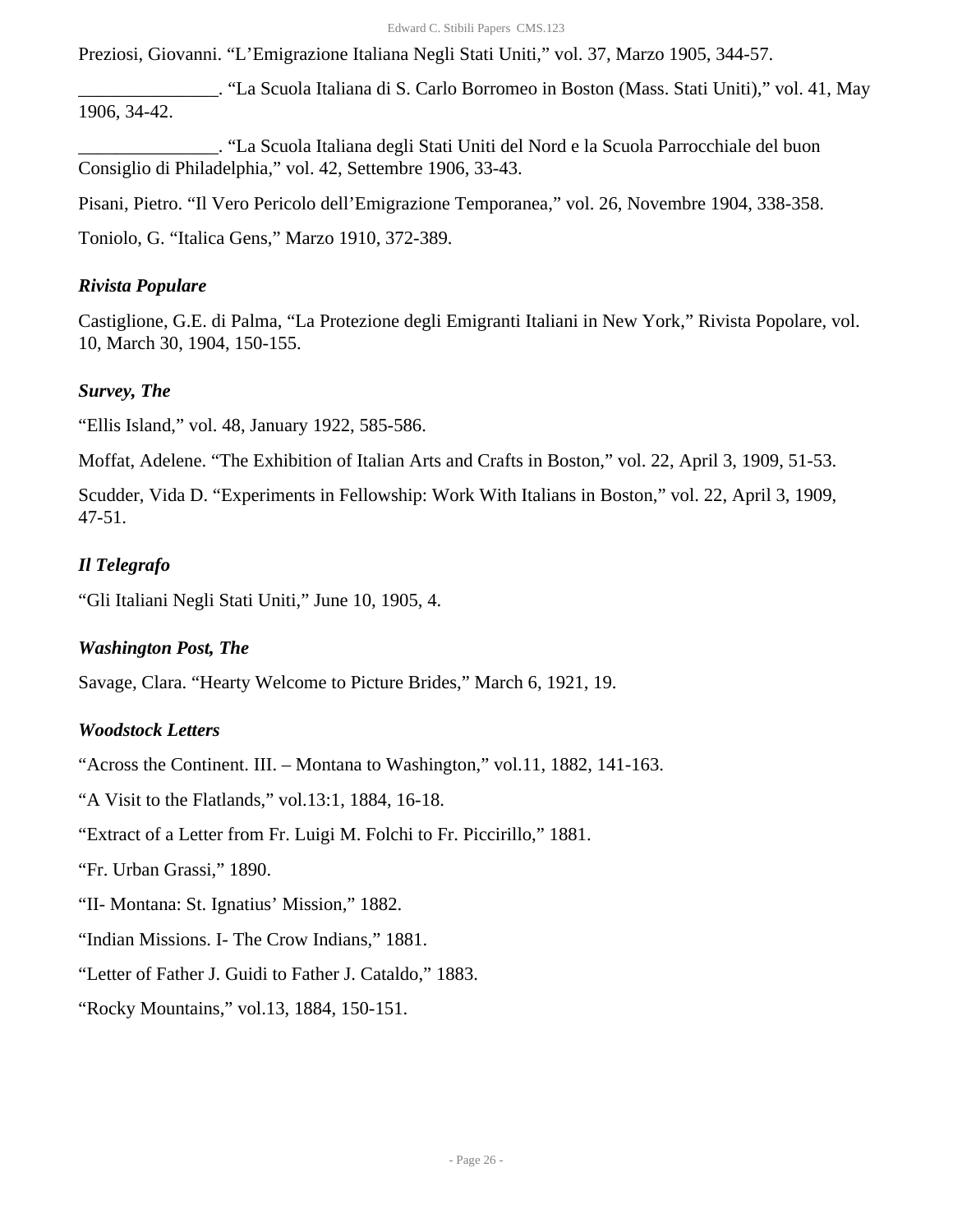"Rocky Mountains. Letter from Mr. Bougis," vol.25, 1886, 77-80.

"The Cheyenne Indians," 1890.

"The Missions of the Rocky Mountains in 1881," 1882.

Palladino, L.B. "The Catholic Church in Montana," 1880.

"The Society's Work Among the Indians," vol.13:2 1884, 201-204.

"Varia,"vol.13:2, 1884, 91-96, 414-424; vol. 14, 1885, 138-147, 289-303; vol. 16, 1887, 113-122; vol. 18, 1889, 112-128.

# *REPORTS AND CATALOGS*

*Annual Report of the Commissioner of Indian Affairs to the Secretary of the Interior*. Washington: Government Printing Office, 1882-1890.

Bodio, Luigi. "The Protection of Italian Emigrants in America," *Report of the Commissioner for Education 1894-95*. Washington: Government Printing Office, 1896, 1789-1793.

*Catalogs Provinciae Tavrinensis dispersae societatis iesv*. Monoeci: Ex Typographica Societate A. Gilletta 1842-1870, 1880-1885,

Koren, John. "The Padrone System and the Padrone Banks," *Bulletin of the Department of Labor* vol. 2, March 1897, 113-129.

Minstero degli Affari Esteri, R. Commissariato Dell'Emigrazione. *Bollettino dell'Emigrazione*, No. 1. Roma: Tipografia Nazionale di G. Bertero e C, vols. 1-2, 5, 8, 11, 1902; vols. 4, 7-8, 11, 14, 1903; vols. 7-8, 10, 12, 15, 18, 1904; vol. 14, 1905; vols. 1-2, 5, 7, 13, 1906; vols. 3, 5, 11, 1907; vols. 9, 16, 20, 1908; vols. 6-9, 18, 1909; vol. 18, 1910; vol. 4, 1911; vol. 3, 1912.

*Sadlier's Catholic Directory: Almanac, and Ordo, for the Year of Our Lord . . . . 1892*. New York: D. & J. Sadlier & Co., 1892-1893, 1896.

# *PRIMARY BOOKS AND SECONDARY BOOKS AND ARTICLES*

Abair, Saint Angela Louise, and Orlan J. Svingen, "A Mustard Seed in Montana: Recollections of the First Indian Mission in Montana," *Montana: The Magazine of Western History*, vol. 34, no. 2, April 1, 1984, 16-31.

Astori, Guido. "Scalabrini e Bonomelli Fraternalmente Uniti Nell'Assistenza Agli Emigranti Italiani," *Studi Emigrazione*, vol. 5, Ottobre 1968, 579-586.

Bakken, Gordon Morris and Kindell, Alexandra. *Encyclopedia of Immigration and Migration in the American West*. California: Sage Publications, 2006.

Bandini, F. "Une Fleur du College de Monaco," *Lettres D'Aix* 2, Juin 1876.

Bandini, Joseph. *Montagne Rocciose Della America Settentrionale*. Torino: Tipografia Giulio Speirani E Figli, 1887.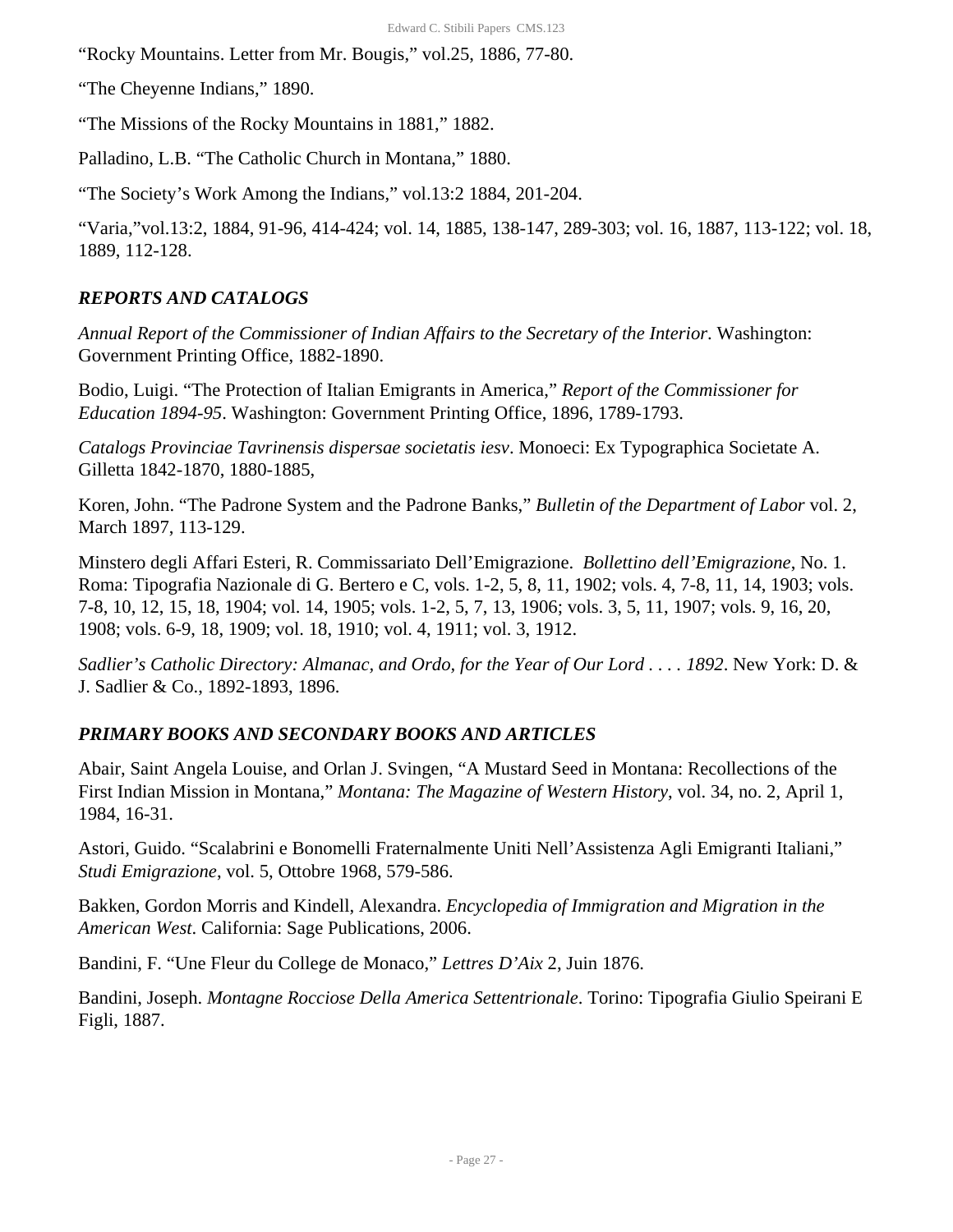Barry, Colman J. ed. "Tour of His Eminence Cardinal Francesco Satolli, Pro-Apostolic Delegate, Through the United States (of the North) from 12 February to 13 March 1896," *Historical Records and Studies*, vol. 43, 1955, 27-94.

Bello, Carlo. "La Pastorale dell'Emigrazione Nelle Opere di Mons. Scalabrini e di Mons. Bonomelli," *Studi Emigrazione*, vol. 4, Guigno 1967, 286-292.

\_\_\_\_\_\_\_\_\_\_\_ "Scalabrini, Bonomelli e l'Emigrazione Italiana," *Studi Emigrazione*, vol. 12, Marzo 1975, 3-46.

Berrol, Selma C. "School Days on the Old East Side: The Italian and Jewish Experience," *New York History*, vol. 57, April 1976, 201-213.

Biasotti, Roberto. *La Società San Raffaele per la Protezione degli Immigranti Italiani in Boston*. New York: Tipografia V. Ciocia, 1906.

Bigart, Robert and Woodcock, Clarence, eds. "St. Ignatius Mission, Montana: Reports from Two Jesuit Missionaries 1885 & 1900-1901 (Part II)," *Arizona and the West*, vol. 23, Autumn 1981.

Billington, Ray Allen ed. *People of the Plains and Mountains: Essays in the History of the West Dedicated to Everett Dick*. Westport, CT: Greenwood Press, 1973.

*Bishop Scalabrini's Plan for the Pastoral Care of Migrants of All Nationalities*, CMS Pastoral Publications. New York: Center for Migration Studies, no date.

Bodio, Luigi. *Sulla Emigrazione Italiana e Sul Patronato degli Emigranti*. Genova: Tipografia del R. Istituto Sordo-Muti, 1894.

Brown Mary E. "Competing to Care: Aiding Italian Immigrants in New York Harbor, 1890-1930s," *Mid-America: An Historical Review*, vol. 71, no. 3, October 1989, 137-151.

\_\_\_\_\_\_\_\_\_\_\_\_\_ "Italian Immigrant Catholic Clergy and an Exception to the Rule: The Reverend Antonio Demo, Our Lady of Pompei, Greenwich Village 1899-1933," *Church History* vol. 62, March 1993, 41-59.

\_\_\_\_\_\_\_\_\_\_\_\_\_ "The Network of Community Life," *U.S. Catholic Historian* vol. 14, Summer 1996, 31-56.

Browne, Henry T. "The 'Italian Problem' in the Catholic Church of the United States, 1880-1900," *Historical Records and Studies* vol. 25, 1946, 46-71.

Calloway, Colin G. "Sword and the 'Crow Outbreak,' 1887," *Montana: The Magazine of Western History,* vol. 36, Autumn 1986.

Camera dei Deputati. *Documenti Diplomlatici presentati al parlamento Italiano dal Ministro degli Affair Esteri Provvedimenti concordati col governo degli Stati Uniti dell'America del Nord a favore dell'emigrazione italiana, Seduta del 7 luglio 1894*. Roma: Tipografia della Camera dei Deputati, 1894.

Canevin, J. F. Regis. *Catholic Growth in the United States*. Brooklyn, N. Y.: International Catholic Truth Society, No date.

Canevin, J. F. Regis. "Loss and Gain in the Catholic Church in the United States," *The Catholic Historical Review*, vol. 2, January 1917, 377-385.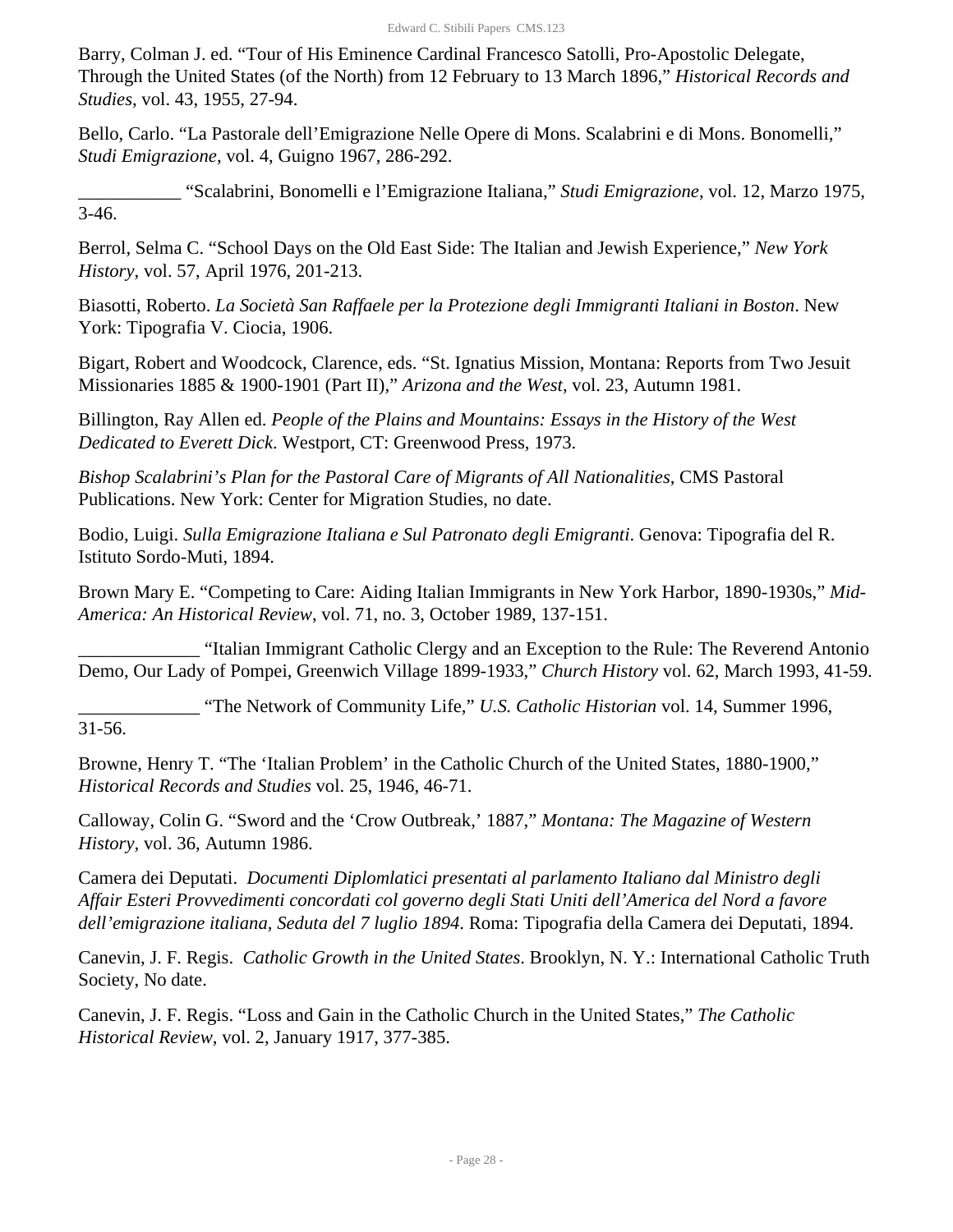Capitani, Pacifico. *La Questione Italiana negli Stati Uniti d'America*. Cleveland, M.E. M'Cae, Printer, 1891.

Carbone, Andrea. "I lavoratori italiani emigrant e l'assistenza scalariniana in Genova, New York e Boston tra XIX e XX secolo," Ph.D. thesis, Università degli Studi di Genova Facoltà di Scienze Politiche, 1987-1988.

Carriker, Eleanor, Robert C. Carriker, A. Carroll Clifford, W.L. Larson. *Guide to the Microfilm Edition of the Oregon Province Archives of the Society of Jesus Indian Language Collection: The Pacific Northwest Tribes*. Spokane: Gonzaga University 1976.

Cassidy, Francis P. "Catholic Education in the Third Plenary Council of Baltimore, I," *The Catholic Historical Review*, vol. 34, October 1948, 257-305.

*The Catholic Church in the United States of America*, 3 vols. New York: Catholic Editing Company, 1912.

Cioccoloni, M. and Poponessi, P. "Stati Uniti: I gesuiti alla conquista (spirtauale) del West," *Popoli: Mensile internazionale dei Gesuitil*, January 2011.

Ciufoletti, Manlio. *Le Scuole Parrocchiali negli Stati Uniti d'America e in Particolare le Italiane*. Roma: Tipografia Pontificia nell'Istituto Pio IX, 1918.

Clark, Ella E. "Mission in the Wilderness," *Montana: The Magazine of Western History*, vol. 5, Winter 1955.

*Commisatriato della Emigrazione. Bollettino della Emigrazione*, vol. 19, nos. 4-5. Rome: Stabilimento Tipografico Soc.Cartere Centrale, 1920.

Cohen, Miriam. "Changing Education Strategies Among Immigrant Generations: New York Italians in Comparative Perspective," *Journal of Social History*, vol. 2, Spring 1982, 443-466.

Colombis, Alessio. "Among Familism and Social Oraganisation in Montegrano: A Critique of Banfield's Thesis," *Domination et dependence: situations Peuples mediterraneens*, vol. 25, October-December, 1983, 11-34.

Conte, Gaetano. *Dieci anni in America: Impressioni e Ricordi*. Palermo: Tipografia G. Spinnato, 1903.

\_\_\_\_\_\_\_\_\_\_\_\_. *Le Missioni Protestanti ed i nostril emigrati*. Venezia: Tip. Dell'Istituto Industriale, 1906.

Conway, John. "'Cahenslyism' Versus Americanism," *The Review of Reviews*, vol. 6, August 1892, 43-48.

Cornelio, A.M. *L'Emigrazione Italiana*. Firenze: uffizio della Rassegna Nazionale, 1892.

Craig, Robert. "Christianity and Empire: A Case Study of American Protestant Colonialism and Native Americans," *American Indian Culture and Research Journal*, 1997.

De Bilio, Francis D. "Protestant Mission Work Among Italians in Boston," Doctoral dissertation, Boston University Graduate School, 1949.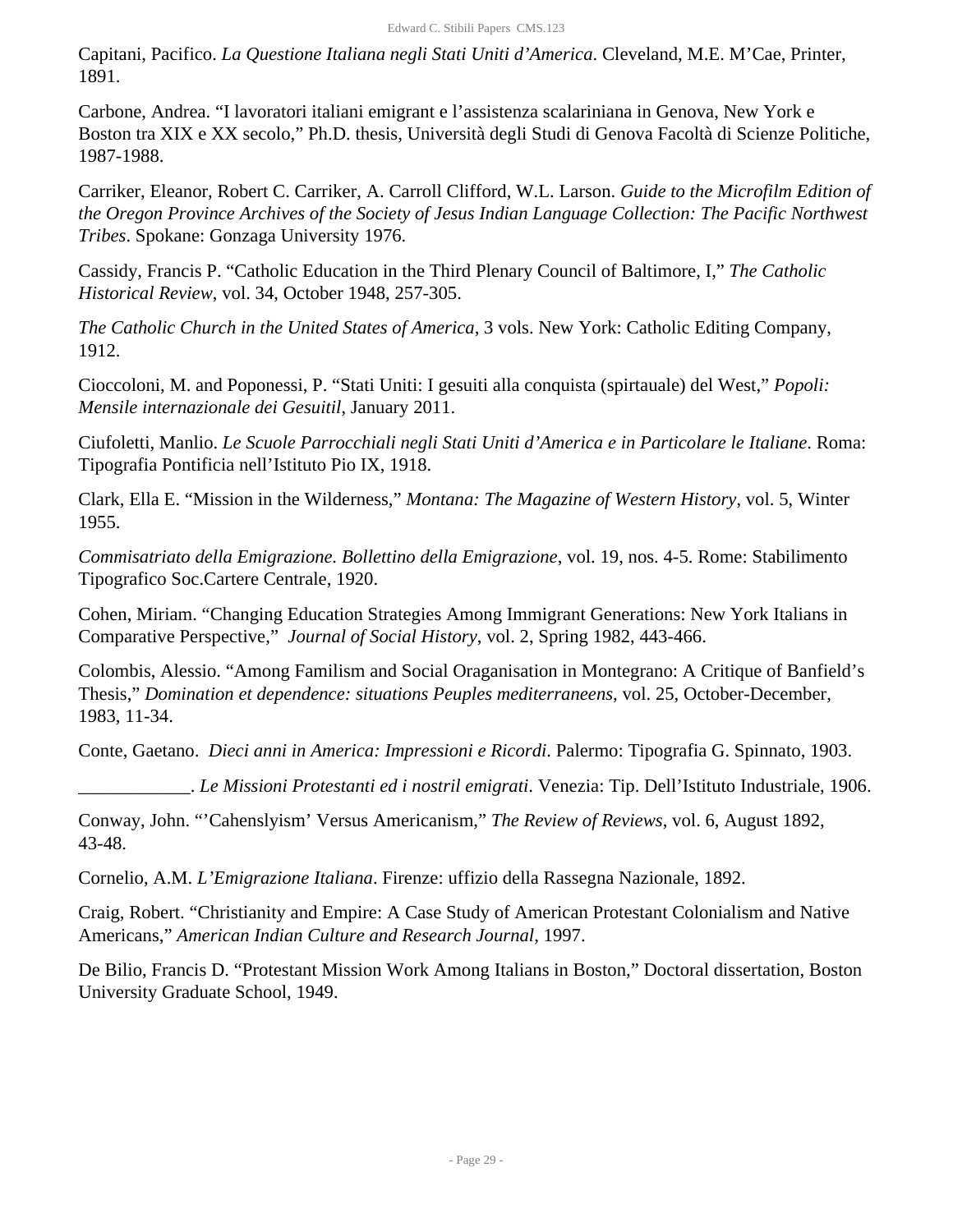de Concilio, (Mons.) Gennaro. *Su Lo Stato Religioso degl'Italiani negli Stati Uniti d'America: Alcune Riflessioni*. New York: Tipografia J.H. Carbone, 1888.

De Felice, Renzo. "L'Emigrazione e gli emigrant nell'ultimo secolo," Cesare Lupo, ed., *Terzo Programma: Quaderni Trimestrali*, vol. 3, 1964, 152-198.

De Marco, William M. "Boston's Italian Enclave, 1880-1930," *Studi Emigrazione*, vol. 17, Settembre 1980, 331-359.

Delattre, Pierre, S.J. *Les Etablissements des Jesuites En France Depuis Autre Siecles*. 1949.

Desmond, Henry S. *The Neglected Italians, A Memorial to the Italian Hierarchy*, Milwaukee, 1900.

*The Diary of Gino Speranza, Volume I: 1915-1916*. Italy, 1941.

Dolan, Jay P. "The Search for an American Catholicism," *The Catholic Historical Review*, vol. 82, no. 2, April, 1996, 169-186.

Dunne, Edmund M. "The Church and the Immigrant," *Catholic Builders of the Nation,* 5 vols., ed. C.E. McGuire, II, 1-15. Boston: Continental Press, Inc., 1923.

Dusenberry, Verne. "The Northern Cheyenne: All They Have Asked Is To Live In Montana," *The Montana Magazine of History*. Winter 1955.

Einaudi, Luigi. "Un missionario apostolo degli emigrant," and "Il problema dell'emigrazione in Italia," *Studi Emigrazione*, vol. 3, Ottobre, 1966, 66-69 and 70-73.

Engh, Michael E. "Father Peter Paul Prando's Crow Reservation Photographs," *Montana: The Magazine of Western History*. Autumn 1984.

\_\_\_\_\_\_\_\_\_\_\_\_\_. "A True Gentleman and a Crow: Peter Paul Prando, S.J." August 1978. Stibili's notes indicate that on October 10, 2000, Father Michael Engh sent him a copy of this master's thesis, which was on Father Peter Paul Prando, and photocopies of Engh's notes on Bandini, taken from Prando's history of St. Xavier mission in Montana.

Fenton, Edwin. *Immigrants and Unions, A Case Study: Italians and American Labor, 1870-1920*. New York: Arno Press, 1975.

*Fiat Lux!!! Sullo Stato Morale e Materiale-Religioso d'Italiani Sbarcati a New-York in Questi Ultimi Anni: Cause e Rimedi*. New York: 1888.

Frangini, A. *Italiani in Boston, Mass*. Boston: P. Vitagliano, 1907.

Francesconi, Mario. "Un Progetti di Mons. Scalarini per I'Assistenza Religiosa agli Emigrati di Tutte le Nazionalita," *Studi Emigrazione* , vol. 9, Marzo-Giugno 1972, 185-203.

*General Index to the Published Volumes of the Diplomatic Correspondence and Foreign Relations of the United State, 1861-1899*. New York. Kraus Reprint Corporation, 1966.

Giardina, G., S.S. *Il P.G. Cataldo, S.i.: Apostolo dei Pellerossa*. Palermo: Ediz. Regina Apostolorum, No date.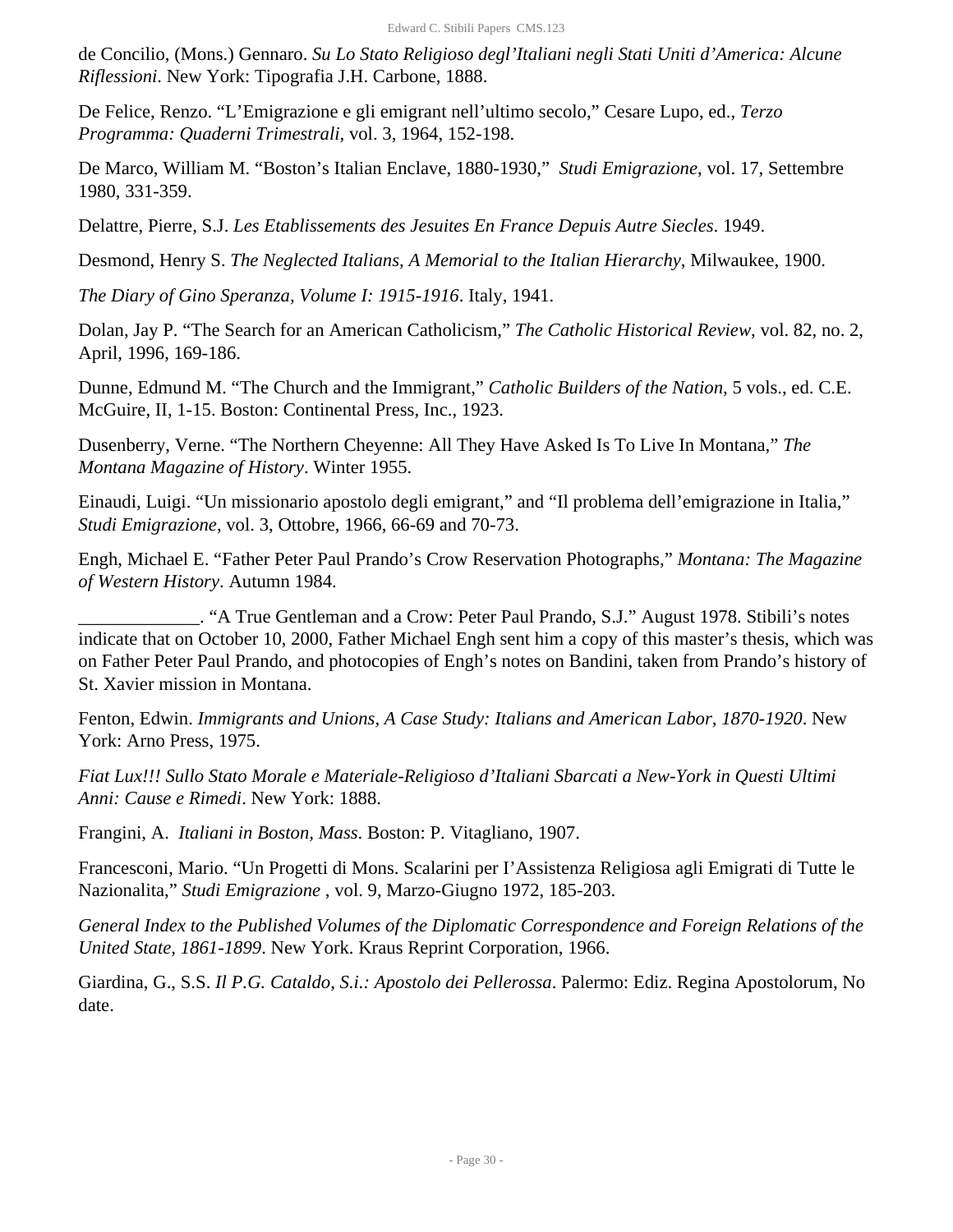Gribble, Richard. "Church, State, and the American Immigrant: The Multiple Contributions of Archbishop Edward J. Hanna," *U. S. Catholic Historian*, vol. 16, Fall 1998, 1-18.

Grossi, Vincenzo. *Gli Italiani in America*. Roma: Tipografia di Giovanni Balbi, 1896.

\_\_\_\_\_\_\_\_\_\_\_\_\_\_. *Questioni di Geograeia Coloniale,vol.1, Gl'Italiani negli Stati-Uniti*. Palermo: Remo Sandron, 1895.

Guilday, Peter. "Notes and Comment: The Church in the United States (1870-1920) A Retrospect of Fifty Years," *The Catholic Historical Review*, vol. 6, January 1921, 533-547.

Harney, Robert F. "The Commerce of Migration," *Canadian Ethnic Studies*, vol. 9, 1977, 42-53.

\_\_\_\_\_\_\_\_\_\_\_\_\_\_. "The Padrone and the Immigrant," *The Canadian Review of American Studies*, vol. 5, Fall 1974, 101-118.

Heale, M. J. "Patterns of Benevolence: Associated Philanthropy in the Cities of New York, 1830-1860," *New York History*, vol. 57, January 1976, 53-79.

Helms, Edgar James. *Pioneering in Modern City Missions*. Boston: Morgan Memorial Printing Department, 1927.

Hoffman, George J. "Catholic Immigrant Aid Societies in New York City from 1880 to 1920," Unpublished Doctoral Dissertation. St. John's University, Department of History, 1947.

Johnson, Dorothy M. "Ghost Dance: Last Hope of the Sioux," *Montana: The Magazine of Western History*. July 1956.

Kelly, Gerlad L. *The History of St. Ignatius Mission, Montana*. Montana: 1954.

Krieg, Frederick C. "Chief Plenty Coups: The Final Dignity," *Montana: The Magazine of Western History*. October 1966.

Lallou, William J. *The Fifty Years of the Apostolic Delegation: Washington D. C. 1893-1943*. Paterson, N.J.: St. Anthony Guild Press, III-41.

Lenhart, John M "Origin of the St. Raphael's Verein I," *Social Justice Review*, vol. 36, December 1943, 282-284; "Origin of the St. Rpahael's Verein II," vol. 37, January 1944, 318-320; "Origin of the St. Raphael's Verein (Concluded)," vol. 37, February 1944, 354-356;

Liptak, Dolores A. "The Bishops of Hartford and the New Immigrants (1880-1920)," *U.S. Catholic Historian*, vol. 1, no. 2, 1981, 37-53.

Maiello, Adele, ed. *L'Emigrazione nelle Americhe dalla Provincia di Genova*, vol. 4, *Questioni di storia sociale*. Bologna: Pàtron, 1912.

Marraro, Howard R. "Italians in New York During the First Half of the Nineteenth Century," *New York History*, vol. 26, July 1945, 278-306.

\_\_\_\_\_\_\_\_\_\_\_\_\_\_\_. "Italians in New York in the Eighteen Fifties. Part II," *New York History*, vol. 30, July 1949, 276-303.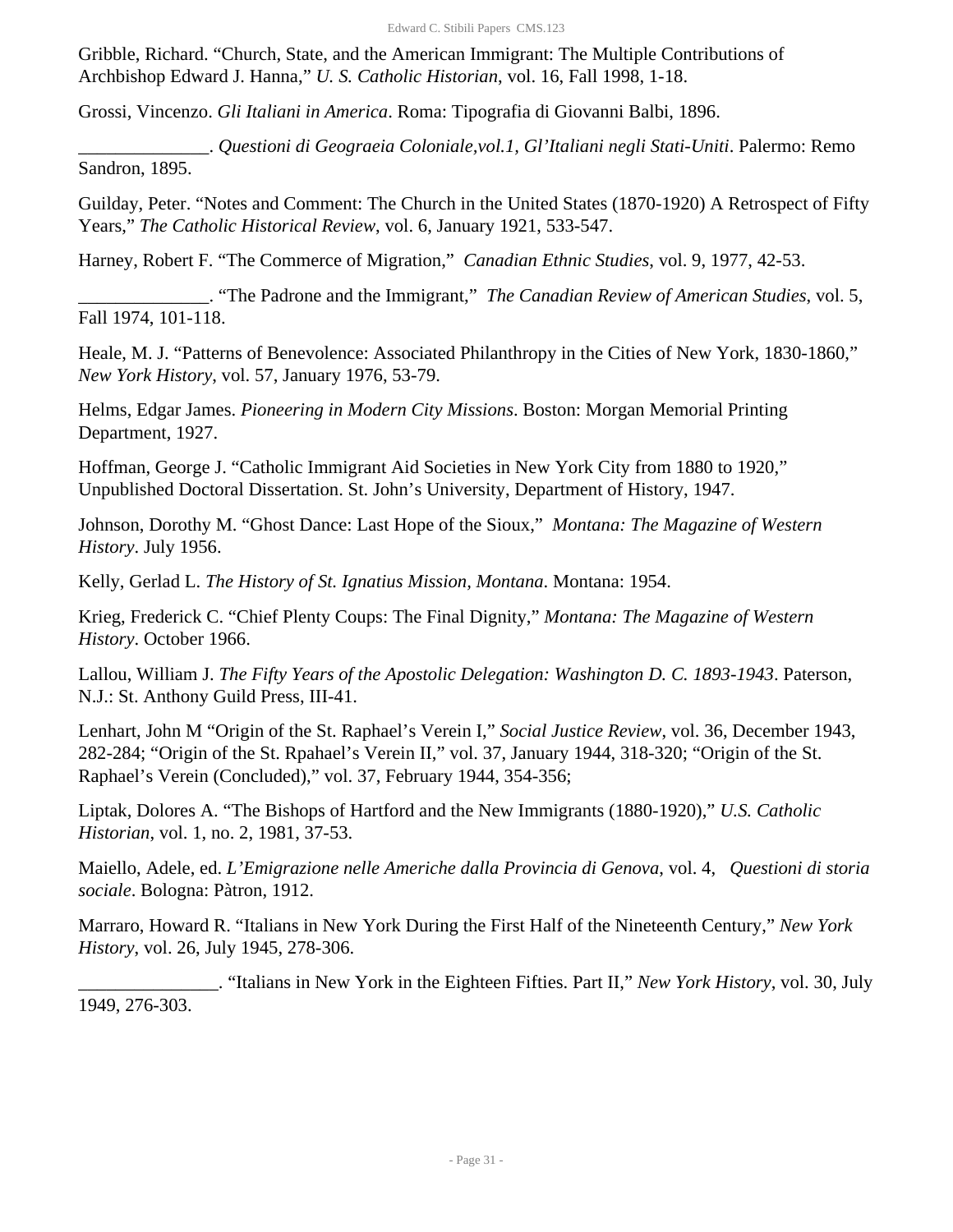\_\_\_\_\_\_\_\_\_\_\_\_\_\_\_. "Italo-Americans in Eighteenth-Century New York," *New York History*, vol. 21, July 1940, 316-323.

Martellone, Anna Maria. "Italian Mass Emigration to the United States, 1876-1930: A Historical Survey," *Perspectives in American History*, vol. 1, 1984, 379-423.

Mastrogiovanni, Sal. *Le prime società di patronato per gli emigrant negli Stati Uniti*. Veneza: Tip. Dell'Istituto Industriale, 1906.

McCann, Jr., Frank D. "The Ghost Dance, Last Hope of Western Tribes, Unleashed the Final Tragedy," *Montana: The Magazine of Western History*. January 1966.

McGuinness, Margaret M. "Body and Soul: Catholic Social Settlements and Immigration," *U.S. Catholic Historian*, vol. 13, Summer 1995, 63-75.

McKeown, Elizabeth. "Apologia for an American Catholicism: The Petition and Report of the National Catholic Welfare Council to Pius XI, April 25, 1922," *Church History*, vol. 43, December 1974, 514-528.

\_\_\_\_\_\_\_\_\_\_\_\_\_\_\_\_\_. "The National Bishops' Conference: An Analysis of Its Origins," *The Catholic Historical Review*, vol. 66, October 1980, 565-583.

McKevitt, Gerald. "'The Jump That Saved the Rocky Mountain Mission': Jesuit Recruitment and the Pacific Northwest," Pacific Historical Review vol. 55, August 1986.

\_\_\_\_\_\_\_\_\_\_\_\_\_\_. "Jesuit Missionary Linguistics in the Pacific Northwest: A Comparative Study," *The Western Historical Quarterly*, vol. 21, August 1990.

\_\_\_\_\_\_\_\_\_\_\_\_\_\_\_. "The Art of Conversion: Jesuits and Flatheads in Nineteenth-Century Montana," *U.S. Catholic Historian*, vol. 12, Fall 1994.

\_\_\_\_\_\_\_\_\_\_\_\_\_\_\_."Northwest Indian Evangelization by European Jesuits, 1841-1909." *Catholic Historical Review*, vol. 91, no. 4, October 2005, 688-713.

Meehan, Thomas F. *The Catholic Church in the United States of America*, Volume 3, The Province of Baltimore and The Province of New York, Section I, 525-586.

\_\_\_\_\_\_\_\_\_\_\_\_\_\_\_ "New York's First Irish Emigrant Society," *Historical Records and Studies*, vol. 6, no. 2, 1913, 202-211.

Meng, John J. "Cahenslyism: The First Stage, 1883-1891," *The Catholic Historical Review*, vol. 31, January 1946, 389-413.

\_\_\_\_\_\_\_\_\_\_\_\_ "Cahenslyism: The Second Chapter, 1891-1910, *The Catholic Historical Review*, vol. 32, October 1946, 302-340.

\_\_\_\_\_\_\_\_\_\_\_\_ "Growing Pains in the American Catholic Church, 1880-1908," *United States Catholic Historical Society. Historical Records and Studies*, vol. 36, 1974.

*Message of the President of the United States with the Accompanying Documents Transmitted to the Two Houses of Congress at the Beginning of the First Session of the Forty-Third Congress, 1873*. New York. Kraus Reprint Corporation, 1966.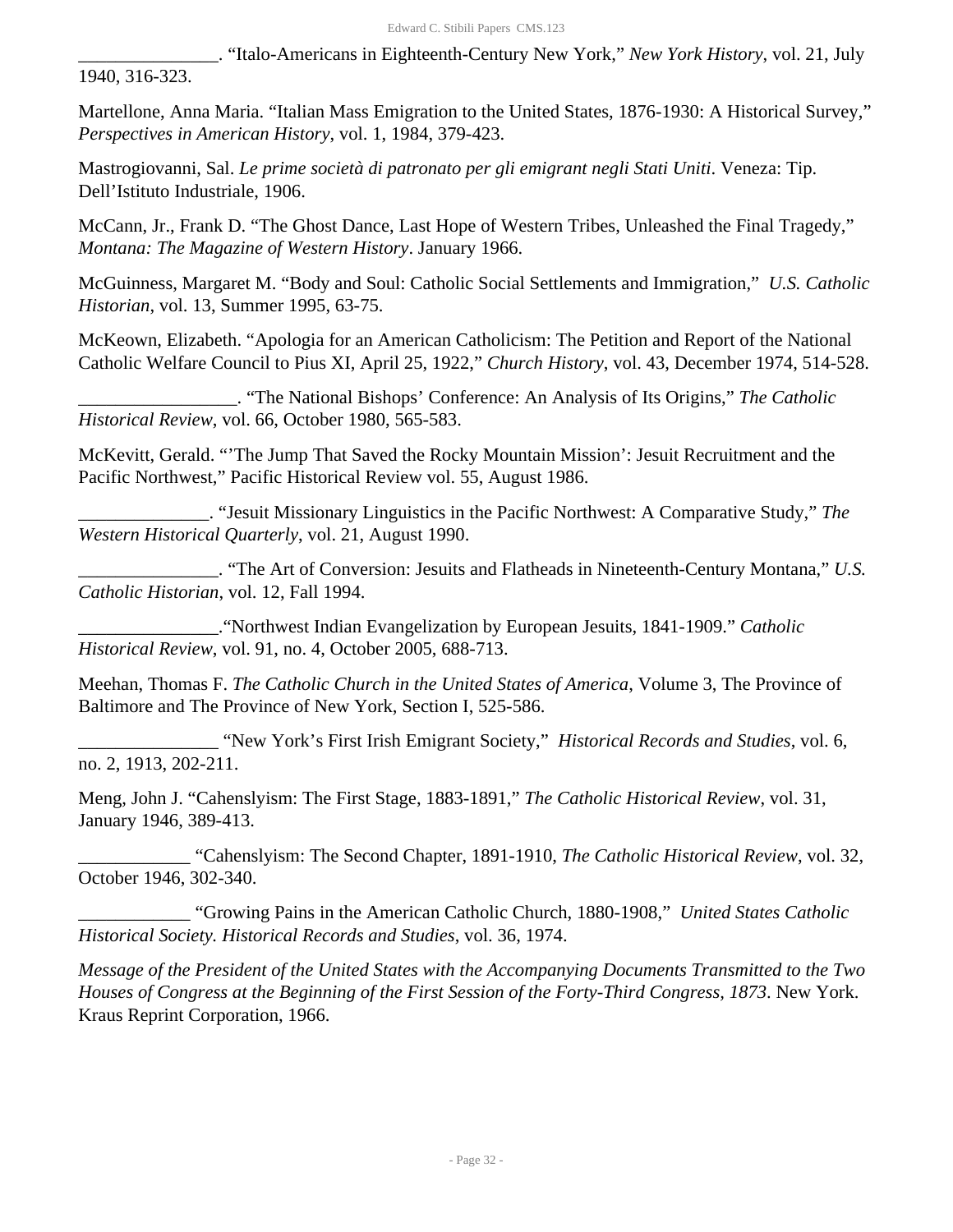Molinari, Auguta. "Emigration Traffic in the Port of Genoa between the Nineteenth and Twentieth Centuries," *Journal of American Ethnic History*, vol. 13, Fall 1993, 102-118.

Moloney, Deirdre, M. "A Transatlantic Reform: Boston's Port Protection Program and Irish Women Immigrants," *Journal of American Ethnic History*, vol. 19, no. 1, Fall 1999, 50-66.

Mondello, Salvatore. "Baptist Churches and Italian-Americans," *Foundations: A Baptist Journal of History and Theology*, vol. 16, no. 3, July-September 1973, 222-237.

\_\_\_\_\_\_\_\_\_\_\_\_\_\_\_\_ "The Magazine *Charities* and the Italian Imigrants, 1903-4," *Journalism Quarterly*, vol. 44, no. 1, Spring 1967, 91-98.

Monti, (Rev.) Alessandro, S.J. "La Compagnia Di Gesu nel territorio della Provincia Torinese," *La Provincia dispersa e ristabilita*. Chieri: Stabilimento Tipografico M. Ghirardi 1920.

Morgan, Thomas J. "The Roman Catholic Church and the Indians," *Errors of the Roman Catholic Church*. Washington D.C.: J.H. Chambers & Company, no date.

\_\_\_\_\_\_\_\_\_\_\_\_\_\_\_\_ *Roman Catholics and Indian Education*. Boston: American Citizen, 1893.

Muraskin, William. "The Moral Basis of a Backward Sociologist: Edward Banfield, the Italians and the Italian-American," *American Journal of Sociology*, vol. 79, no. 6, 1974, 1484-1496.

Nelli, Humbert S, "The Italian Padrone System in the United States," *Labor History*, Spring 1964, 153-167.

New York Congress, Senate. *Report of the Commission of Immigration*. Albany, April 5,1909.

O'Toole, James M. "The Newer Catholic Races: Ethnic Catholicism in Boston, 1900-1940," *The New England Quarterly*, vol. 65. March 1992, 117-134.

Palladino, (Rev) L.B. *Education for the Indian: Fancy and Reason on the Subject*. New York: Benziger Brothers, 1892.

Palmieri, Aurelio. "Il Clero Italiano negli Stati Uniti," *Vita Italiana*, vol. 15, 1920, 113-127.

\_\_\_\_\_\_\_\_\_\_\_\_\_\_ "The Contribution of the Italian Catholic Clergy to the United States," *Catholic Builders of the Nation*, ed. C,E, Mcguire II. Boston: Continental Press, Inc. 1923, 127-149.

\_\_\_\_\_\_\_\_\_\_\_\_\_\_ *Il Grave Problema Religioso Italiano Negli Stati Uniti*. Firenze: Libreria Editrice Fiorentina, 1921.

Pease Whitebear, Eloise. "Absarokee: Children of the Large-Beaked Bird," *Montana Magazine*, vol. 123 (1994). Photocopy.

Perotti, Antonio, c.s. "I Seguaci dell aPrima Ora di Scalabrini: P.P. Maldotti e P.P. Baldini," *Migrazioni: Vangelo, Solidarietà, Legalità: Riflessioni, testimonianze e storia nella Giornata Nazionale delle Migrazioni Emilia Romagna*, 2003, *Quaderno di Servizio Migranti*, vol. 4. Roma: Fonadazione, 2003.

Pistella, Domenico. *The Crowning of a Queen*. Translated by Peter J. Rofrano. New York, 1954. 29-71.

Pitkin, Thomas M. "High Tide at Ellis Island," *New York Historical Quarterly*, vol. 3 (1968), 311-353.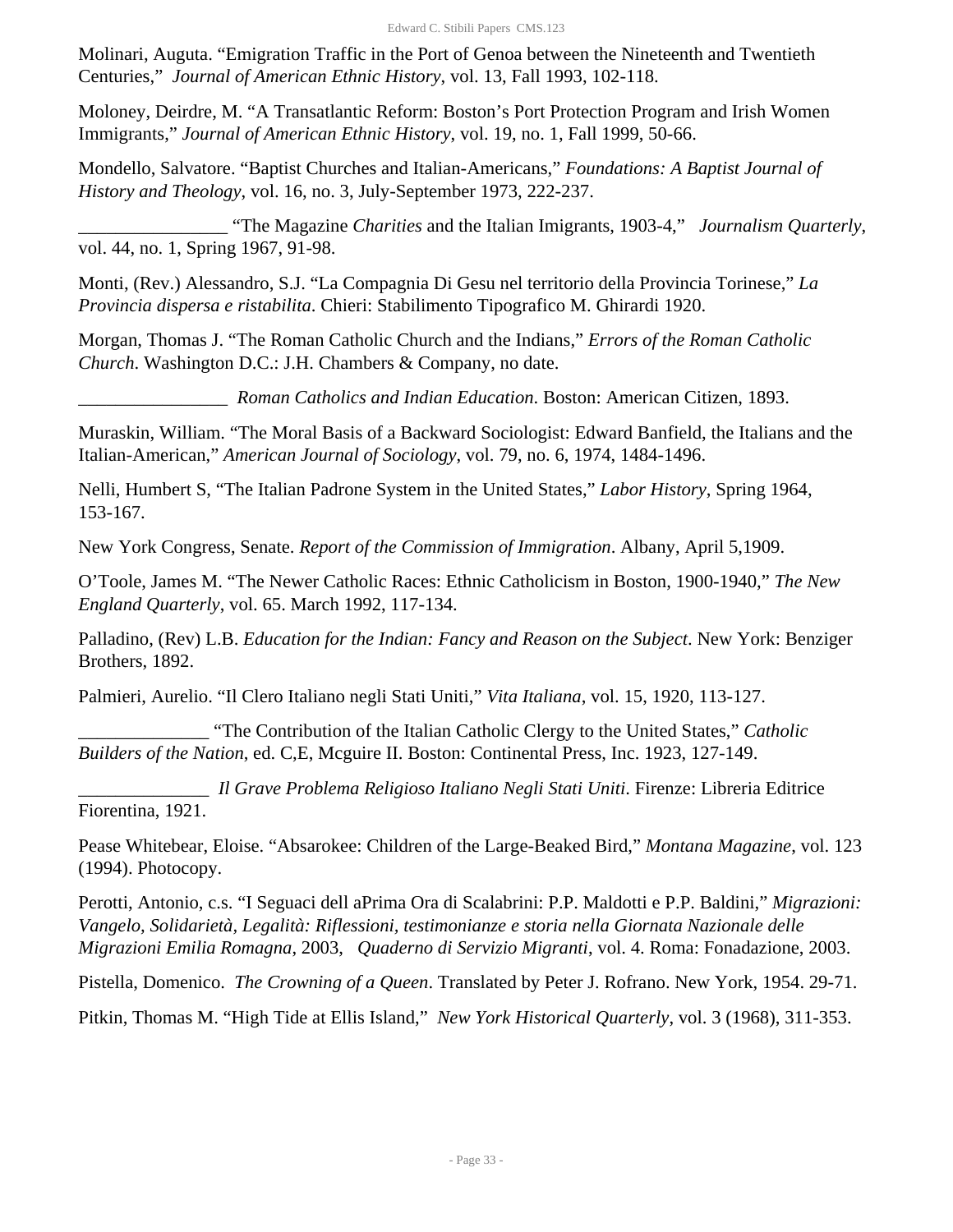Poponessi, Paolo. "Evangelizzazione. I gesuiti tra gli indiani del West," *Studi Cattolici*. 2013.

Preston, Thomas S. "The Italian Missions," *The Catholic Review*, vol. 23, January 1889, 50-51.

*A Pretty Village: Letters from the St. Ignatius Mission in the 1880s*. Oregon Province Archives of the Society of Jesus, no date.

*Papers Relating to the Foreign Relations of the United States, 1900-1918*. Washington. United States Government Printing Office, 1941, 338-339.

*Papers Relating to the Foreign Relations of the United States, with the Annual Message of the President Transmitted to Congress December 3, 1894*. New York: Kraus Reprint Corporation, 1968. 367-369.

*Papers Relating to the Foreign Relations of the United States, with the Annual Message of the President, December 5, 1898*. New York. Kraus Reprint, 1968, 406-425.

*Papers Relating to the Foreign Relations of the United States, with The Annual Message of the President, December 5, 1899*. New York. Kraus Reprint, 1968, 410-441.

*Papers Relating to the Foreign Relations of the United States with the Annual Message of the President Transmitted to Congress, December 5, 1905*. New York, Kraus Reprint Corporation, 1969, 566-571.

Perotti, Antonio, c.s, ed. *Il Pontificio Collegio per L'Emigrazione Italiana, 1920-1970: momenti di storia e documenti*. Roma: P. Collegio per L'Emigrazione, Ufficio Centrale Emigrazione Italiana, no date.

Provinciale, (Rev.) P. *Missione dei Cheyennes*. 1889.

R. Ministero degli Affari Esteri. *Emigrazione e Colonie: Rapporti RR. Agenti Diplomatici e Consolari*. Roma: Tipografia Nazionale di G. Bertero, 1893.

Rackley, Barbara F. "The Hard Winter 1886-1887," *Montana: The Magazine of Western History*, Vol 21, Winter 1971, 50-59.

*Ravennatensia III: Atti dei Convegni di Piacenza e Modena*, 1966-1970. Cesena: Badia Di Santa Maria Del Monte, 1972.

*Report of the Immigration Investigating Commission to the Honorable the Secretary of the Treasury*. Washington: Government Printing Office, 1895.

Roets, (Rev.) Emmanuel, O.M. Cap., comp., and (Rev.) Alexis Gore, O.M. Cap., ed. *Historical Sketch, St. Labre's Catholic Indian Mission, Northern Cheyenne Indians, Tong River Agency, Montana*. Detroit: Capuchin Fathers, 1927.

Rosoli, Gianfausto. "L'Assistenza Sanitaria all'Emigrazione Italiana di Massa Verso le Americhe (1880-1915)," *Sanità Scienza e Storia: Semestrale del Centro italiano di storia sanitaria e ospitaliera*, vol. 2, 1986, 179-217.

\_\_\_\_\_\_\_\_\_\_\_\_\_\_\_\_\_\_\_ "Il Carteggio Scalabrini-Bonomelli," *Studium*, Gennaio-Febbraio 1984, 93-100.

\_\_\_\_\_\_\_\_\_\_\_\_\_\_\_\_\_\_\_ "Chiesa e communità italiane negli Stati Uniti (1880-1940," *Studium*, vol. 75, Gennaio-Febbraio 1979, 25-47.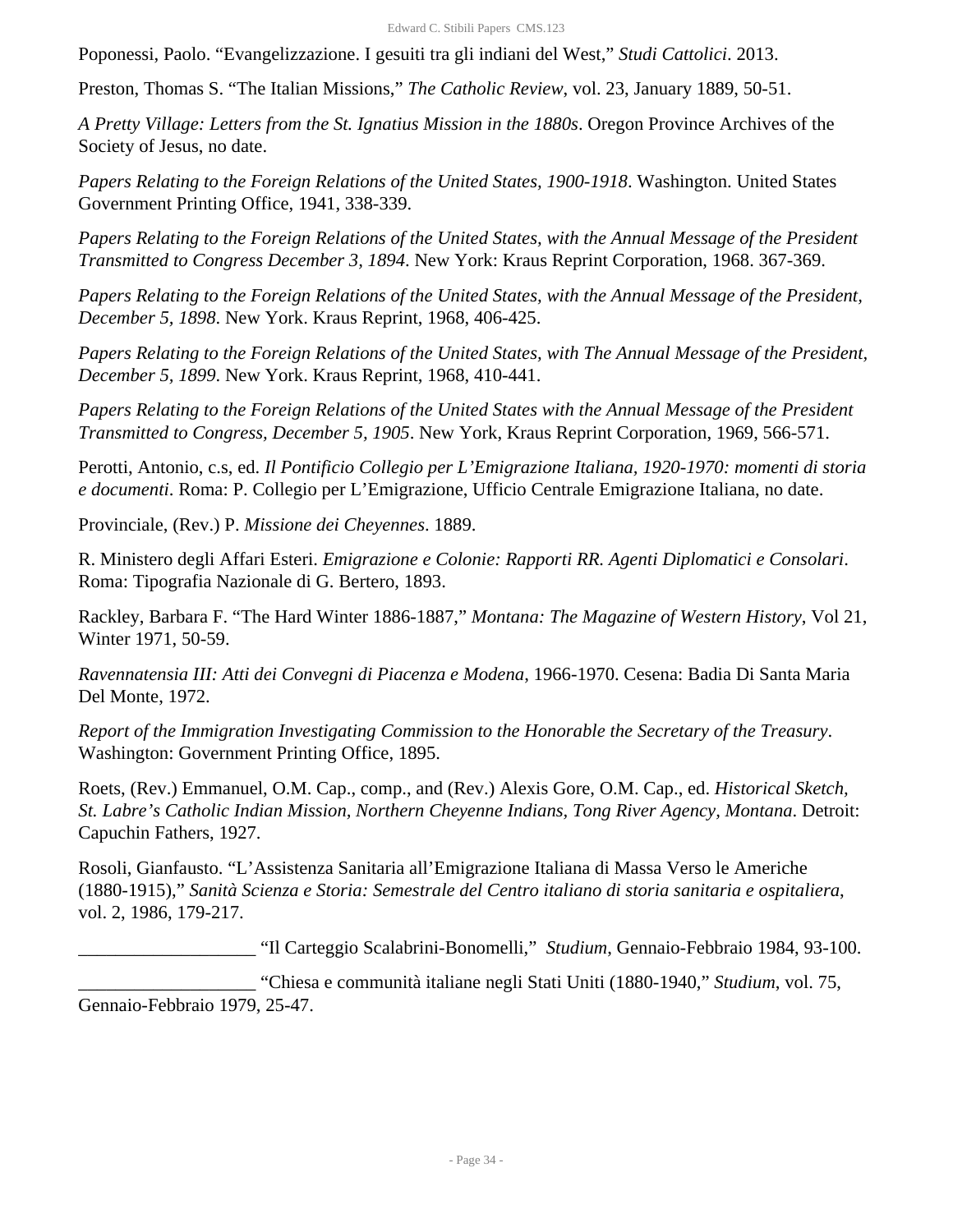Salerno, Aldo E. "America for Americans Only: Gino C. Speranza and the Immigrant Experience," *Italian Americans*, vol. 14, Summer 1996, 133-147.

Salvetti, Patrizia. "Una Parrocchia Italiana di New York e i Suoi Fedeli: Nostra Signora di Pompei (1892-1933)," *Studi Emigrazione*, vol. 21, Marzo 1984, 46-65.

Sanfilippo, Matteo. "Lepoca della Grande Emigrazione II° Parte," *ASEI: Archivio Storico dell'Emigrazione Italiana* http://www.asei.eu/it/2009/04/lepoca-ella-grande-emigrazioneiid-parte/, February 26, 2015.

\_\_\_\_\_\_\_\_\_\_\_\_\_\_\_\_\_\_\_ "Scalarini e la Santa Sede (Propaganda Fide e Segreteria di Stato) in "Rapport alle Missioni per l'emigrazione," n.p, No date.

Scalabrini, Angelo, ed. *Mons. Giovanni Battista Scalabrini, Vescovo di Piacenza, Trent'Anni di Apostolato: Memorie e Documenti*. Roma: Cooperativa Tipografica Manuzio, 1909.

Schaefer, Joseph and Herbermann, Chas. G. "The Society of St. Raphael and the Leo House," *United States Catholic Historical Society. Historical Records and Studies*, vol. 1, part 1, 1899.

Schrems, Suzanne H. "The Northern Cheyennes and the Fight for Cultural Sovereignty. The Notes of Father Aloysius Van Der Velden, S.J.," *Montana: The Magazine of Western History*, vol. 45, Spring 1995, 18-33.

Seller, Maxine. "The Education of Immigrant Children in Buffalo, New York 1890-1916," *New York History,* vol. 57, April 1976, 183-99.

Shelley, Thomas J. "Catholic Greenwich Village: Ethnic Geography and Religious Identity in New York City, 1880-1930," *The Catholic Historical Review*, vol. 89, January 2003, 60-84.

Sievers, Harry J. "The Catholic Indian School Issue and the Presidential Election of 1892," *The Catholic Historical Review*, vol. 38, no. 2, July 1952, 129-155.

*Sixty-Second Annual Report of the Commissioner of Indian Affairs to the Secretary of the Interior, 1893*. Washington: Government Printing Office, 1893. P.181.

*Statuto della Società Italiana di Patronato per L'Emigrazione*. Piacenza: Tip. Marchesotti e Porta, 1892.

Stuart, Leland E "The Winter of 1886-1887--The Last of Whose 5,000?" *Montana: The Magazine of Western History*, vol. 38, Winter 1988, 32-41.

Trepp, John Merlin. "Music at St. Ignatius Mission, 1854-1900," Master of Music thesis, Missoula, University of Montana, 1966.

U.S. Congress, House, *Consular Reports*, vol. 45. Miscellaneous Documents, vol. 32, No.205, 53rd Cong. 2d sess., 1894. Serial set 3260.

U.S. Congress, House. *Letter from the Secretary of the Treasury, Transmitting A Report of the Commissioners of Immigration Upon the Causes Which Incite Immigration to the United States. Ex. Doc. 235, Part 1, 52nd Cong. 1st sess., 1891-1892*. Serial Set 2957.

US., Congress, House, *Select Committee on Investigation of Foreign Immigration, Report, H.R. 3792 To Accompany H.R. 12291, 50th Cong., 2d sess., 1889*. Serial set 2673, 1-6 and attached minority report.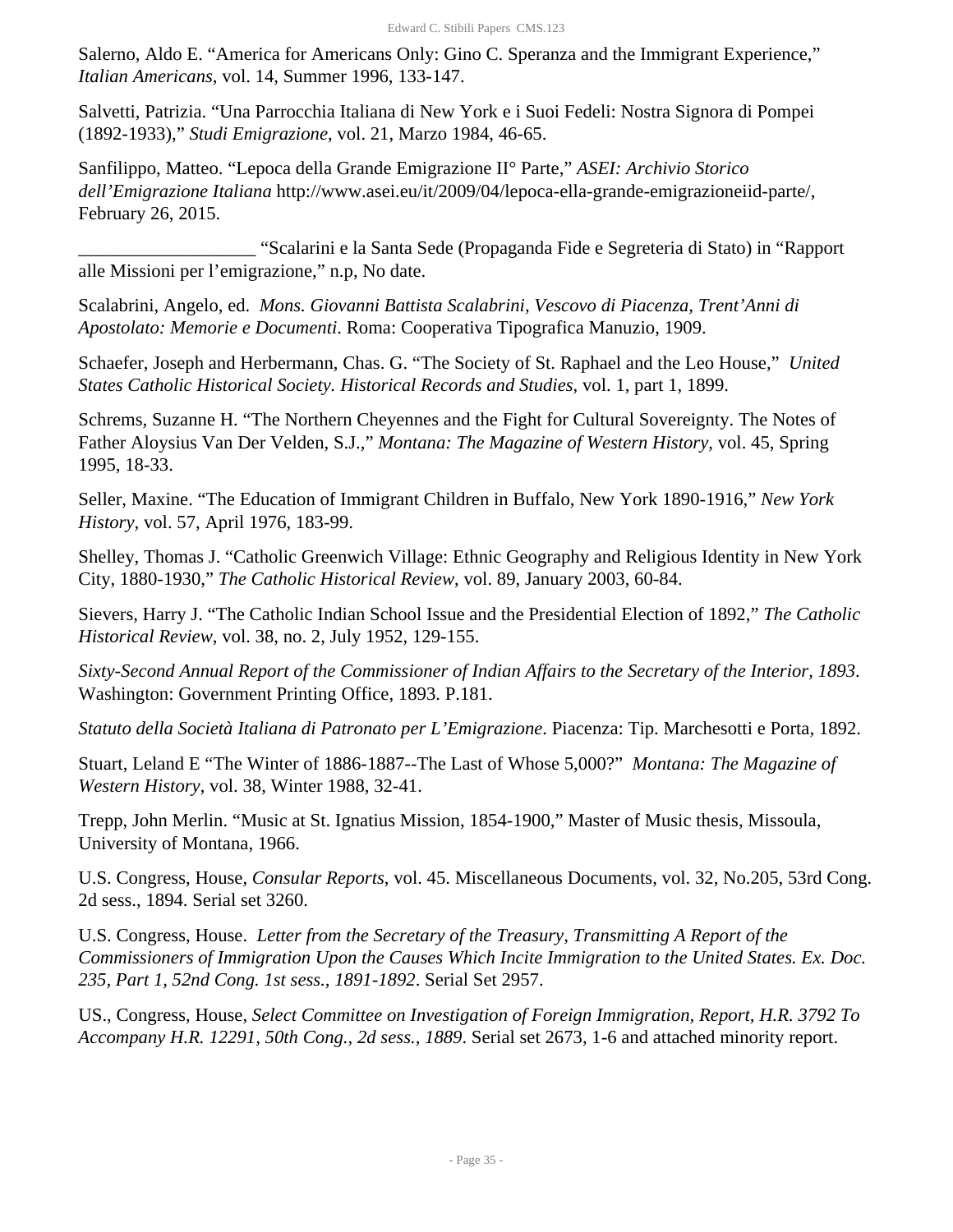U.S. Congress, Senate. *Letter from the Secretary of the Treasury. Ex.Doc. 114. 53rd Congress, 1893-1894*. Serial set 3163.

Volpelandi, G.B. *Avvertimenti per gli Italiani che vogliono emigrare negli Stati Uniti d'America*. Piacenza: Tip. Marchesotti E.C., 1891.

Watembach, Karen. *The History of the Catechesis of the Catholic Church on the Crow Reservation*. Montana: Montana State University August 1983.

Weinard, K. F., ed. "Montana Episodes. Phil Weinard Remembers Early Helena, 1880," *Montana: The Magazine of Western History*, vol. 43, Summer 1993, 64-68.

Weibel, George F., S.J. "Rev. Joseph M. Cataldo, S.J., Jubiliarian," *Gonzaga Quarterly*, vol. 16, no. 2, February 20, 1928, 74-109.

Wiltsey, Norman B. "Plenty Coups: Statesman Chief of the Crows," *Montana: The Magazine of Western History*, September 1963.

Zanconato, Cesare. "Nel Centenario della St. Raphaels-Verein," *Studi Emigrazione*, vol. 8, Ottobre-Decembre 1971, 328-338.

Zarilli, J. *A Prayerful Appeal to the American Hierarchy in Behalf of the Italian Catholic Cause in the United States*. Two Harbors, Minnesota, 1921.

# **Related Archival Materials note**

CMS.005, Saint Raphael Society for the Protection of Italian Immigrants Records

CMS.037, Our Lady of Pompei, Greenwich Village, New York, Records

CMS.069, Giacomo Gambera Papers

CMS.078, Society of Saint Charles, Saint Charles Province Records

Dr. Stibili also deposited research notes with the University of Arkansas-Fayetteville, Our lady of the Lake Catholic Church Museum in Lake Village, Arkansas, and the Tontitown Historical Museum, Tontitown, Arkansas. For further information on the University of Arkansas holdings, see Edward Stibili, *Pietro Bandini: Missionary, Social Worker, and Colonize*r Research Materials, Special Collections, University of Arkansas, Fayetteville, Arkansas, 2018, libraries.uark.edu/specialcollections/findingaids/ ead/transform.php?xml=mc2237

# <span id="page-35-0"></span>**Controlled Access Headings**

**Corporate Name(s)**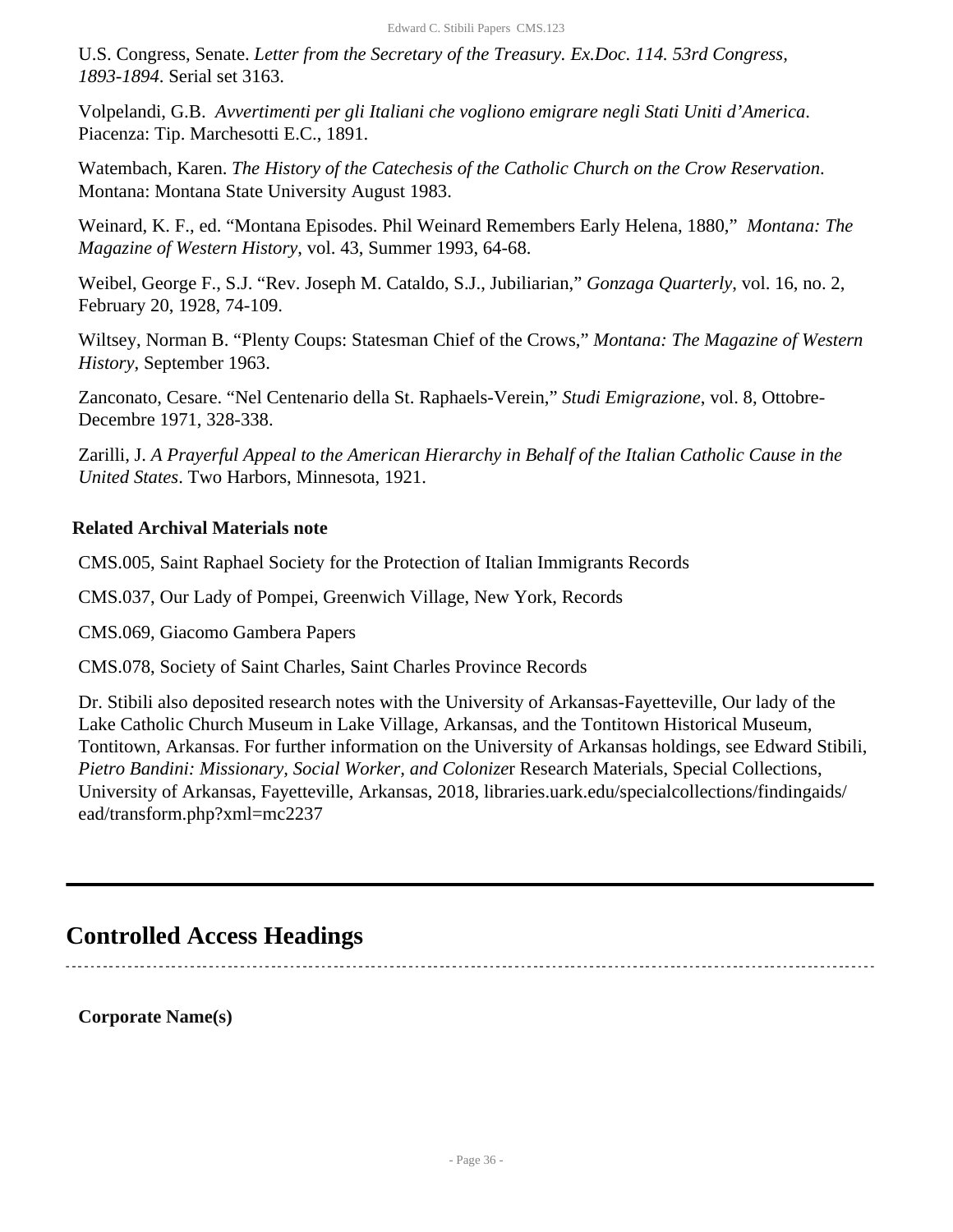• Scalabrinians.

# **Geographic Name(s)**

• Tontitown (Ark.)

# **Personal Name(s)**

• Bandini, Pietro, (Rev.), 1852-1917

# **Subject(s)**

- Italian Americans |z Arkansas
- Jesuits |x Missions
- Priests |z United States.
- St. Raphael Society (U.S.)